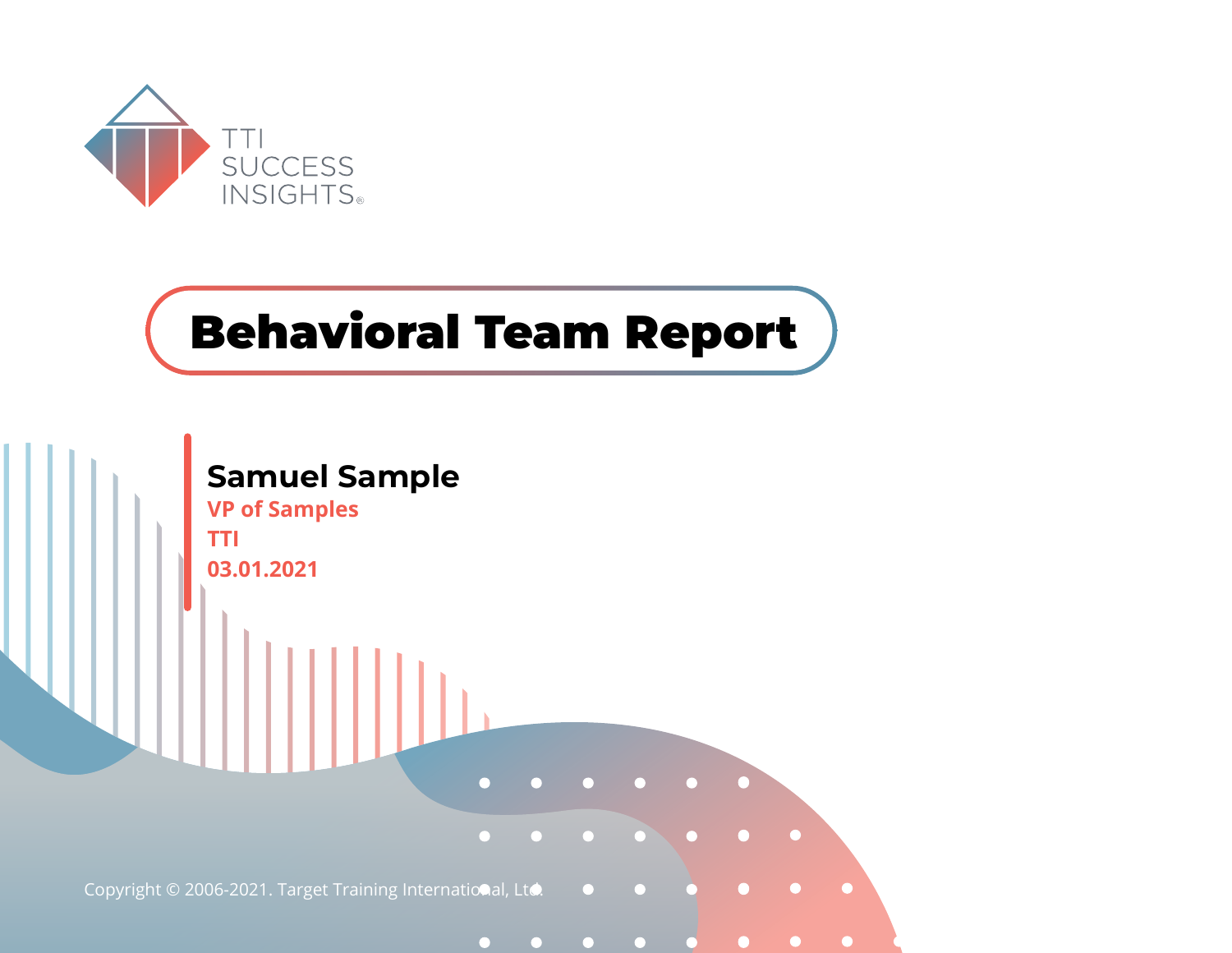### <span id="page-1-0"></span>**Table of Contents**

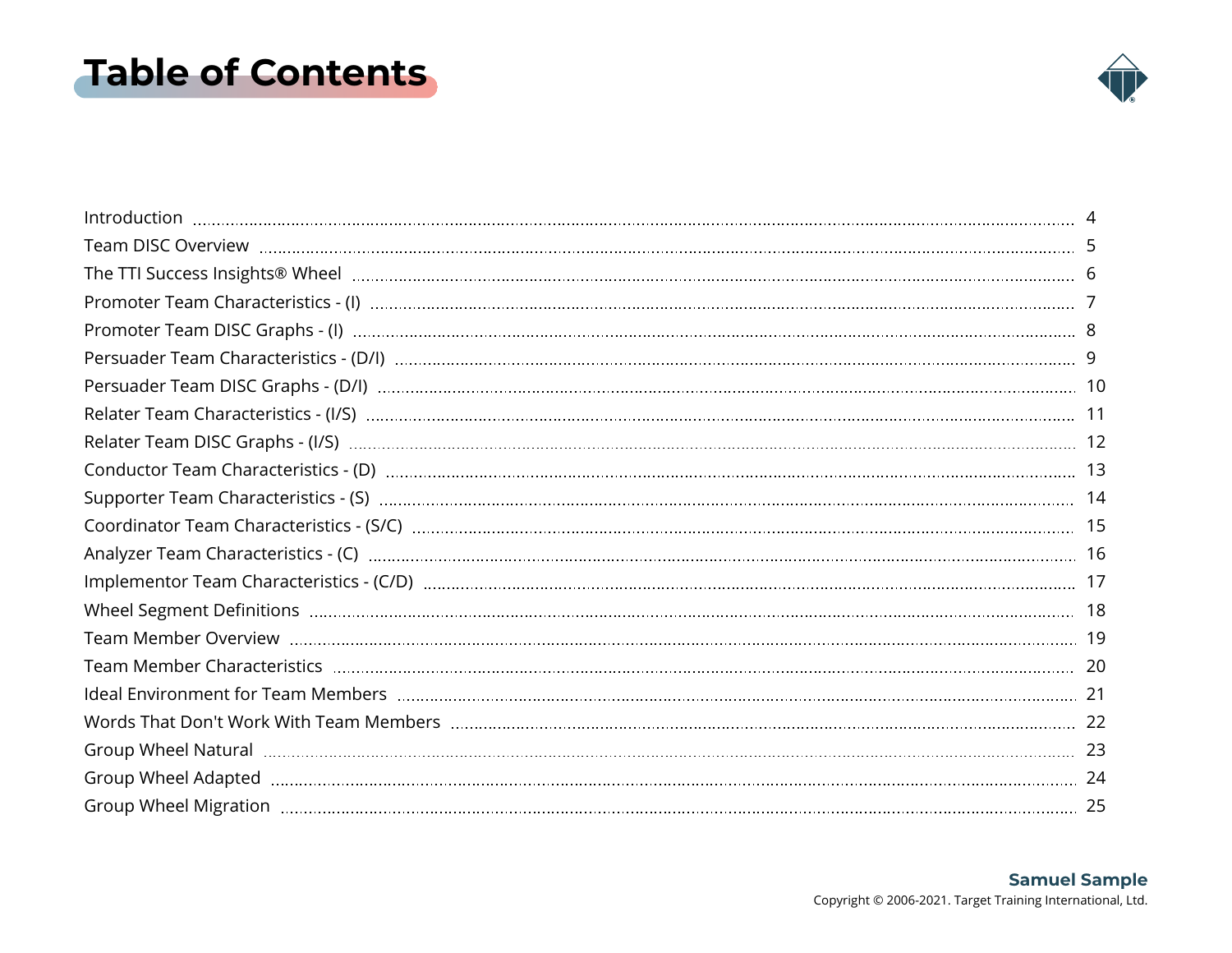# **[Table of Contents](#page-1-0)**



### **Continued**

| Behavioral Hierarchy Defined |  |
|------------------------------|--|
| The Bell Curve Defined       |  |
| Behavioral Style Comparison  |  |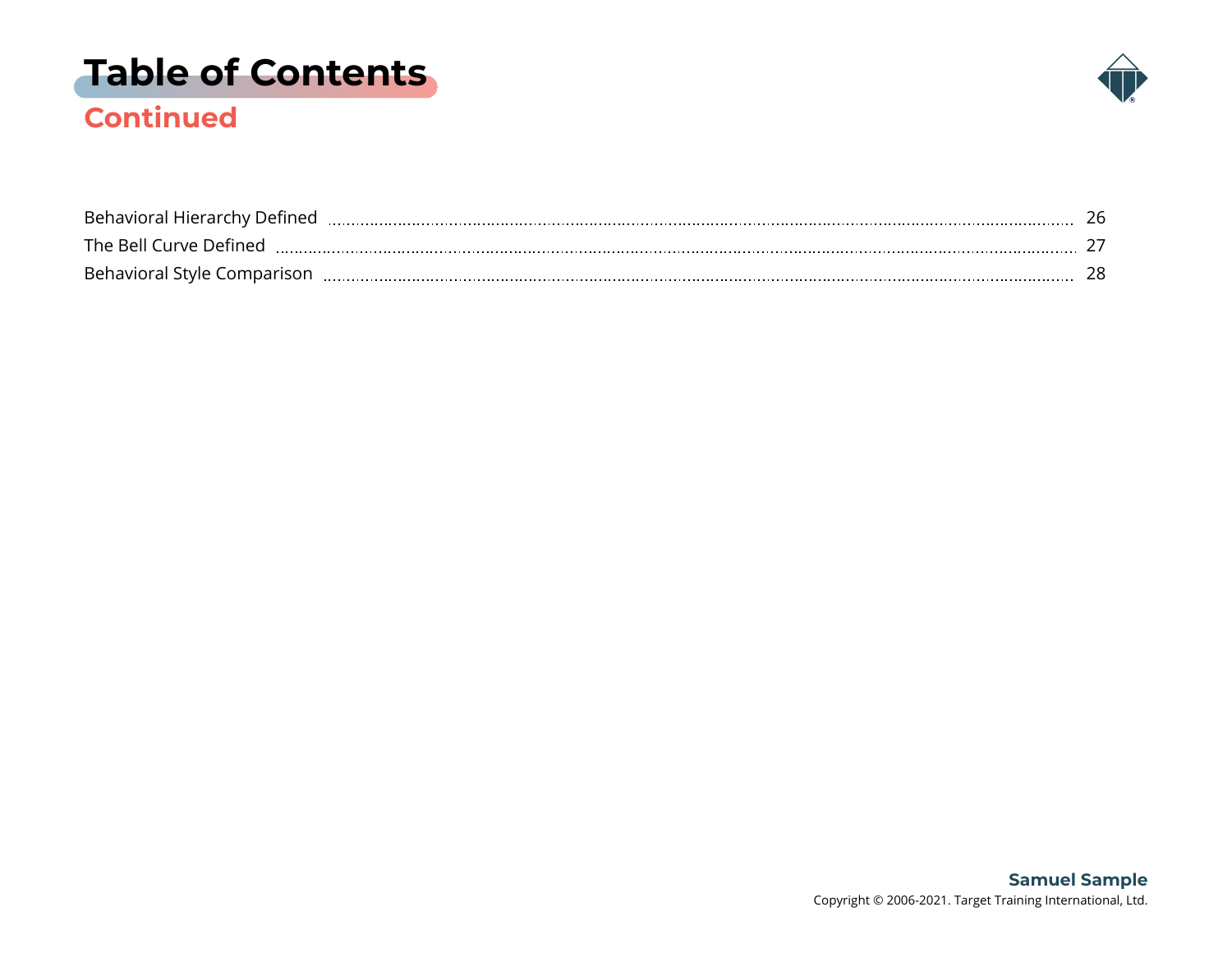# <span id="page-3-0"></span>**[Introduction](#page-1-0)**



*Predictable patterns of human nature can be accurately measured through behavioral assessments. A clear understanding of these predictable behaviors can enable productive outcomes. When individual behavioral scores are compiled to examine members of a team, managers are able to see areas of strength, pursue improvement opportunities, and secure the resources needed to deliver on organizational goals.*

#### **CONTENTS OF THE REPORT**

- Overview A summary examining the composition of your team for both DISC and behavioral segmentation expressed as a percentage.
- Team Composition Defines the makeup of your organization by behavioral segment and shares the DISC graphs of individuals on your team.
- Behavioral Segment Analysis Examines the  $\bullet$ individuals within each segment, segment characteristics, ways to communicate, and ideal environment.
- Group Wheel Plots Identifies the natural, adapted, and migrated styles of each team member.
- Behavioral Style Comparison Compares individual  $\bullet$ scores to others on the team, team averages, and population means.

#### **TEAM MEMBER LIST**

Sue Anderson Amanda Doe Frank Jones John Smith Joe Williams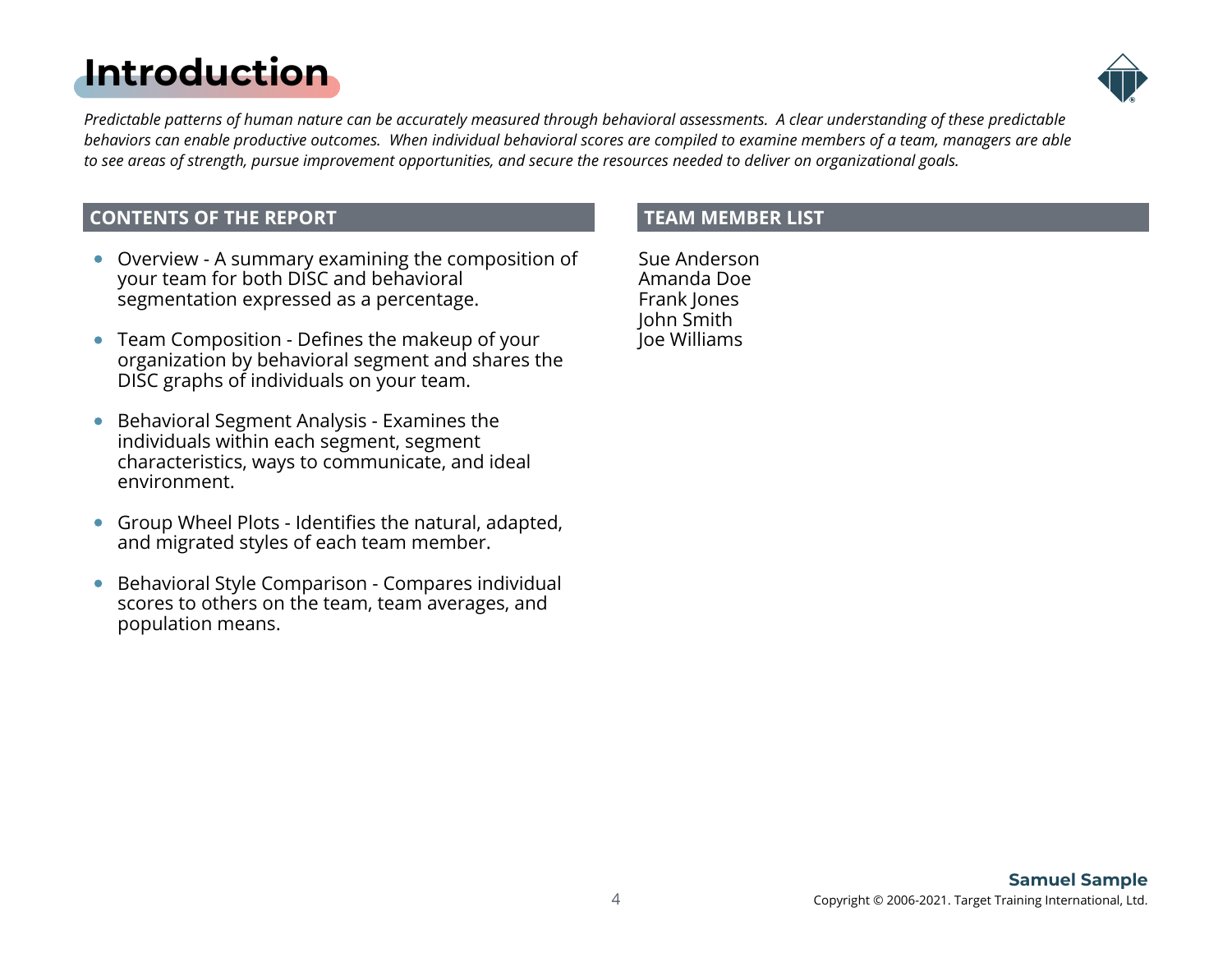# <span id="page-4-0"></span>**[Team DISC Overview](#page-1-0)**



*The TTI Success Insights® wheel is a graphic representation of a team's behavioral make-up among the four quadrants of the DISC wheel.*

#### **OBSERVING DISC**

Have you ever noticed:

- Some people are forceful, direct, and results-oriented
- Some are optimistic, fun, and talkative
- Some are steady, patient, and relaxed
- Some are precise, accurate, and detail-oriented

#### **DEFINING DISC**

**Dominance** How you respond to problems and challenges

#### **Influence**

How you influence others to your point of view

#### **Steadiness**

How you respond to the pace of the environment

#### **Compliance**

How you respond to rules and procedures

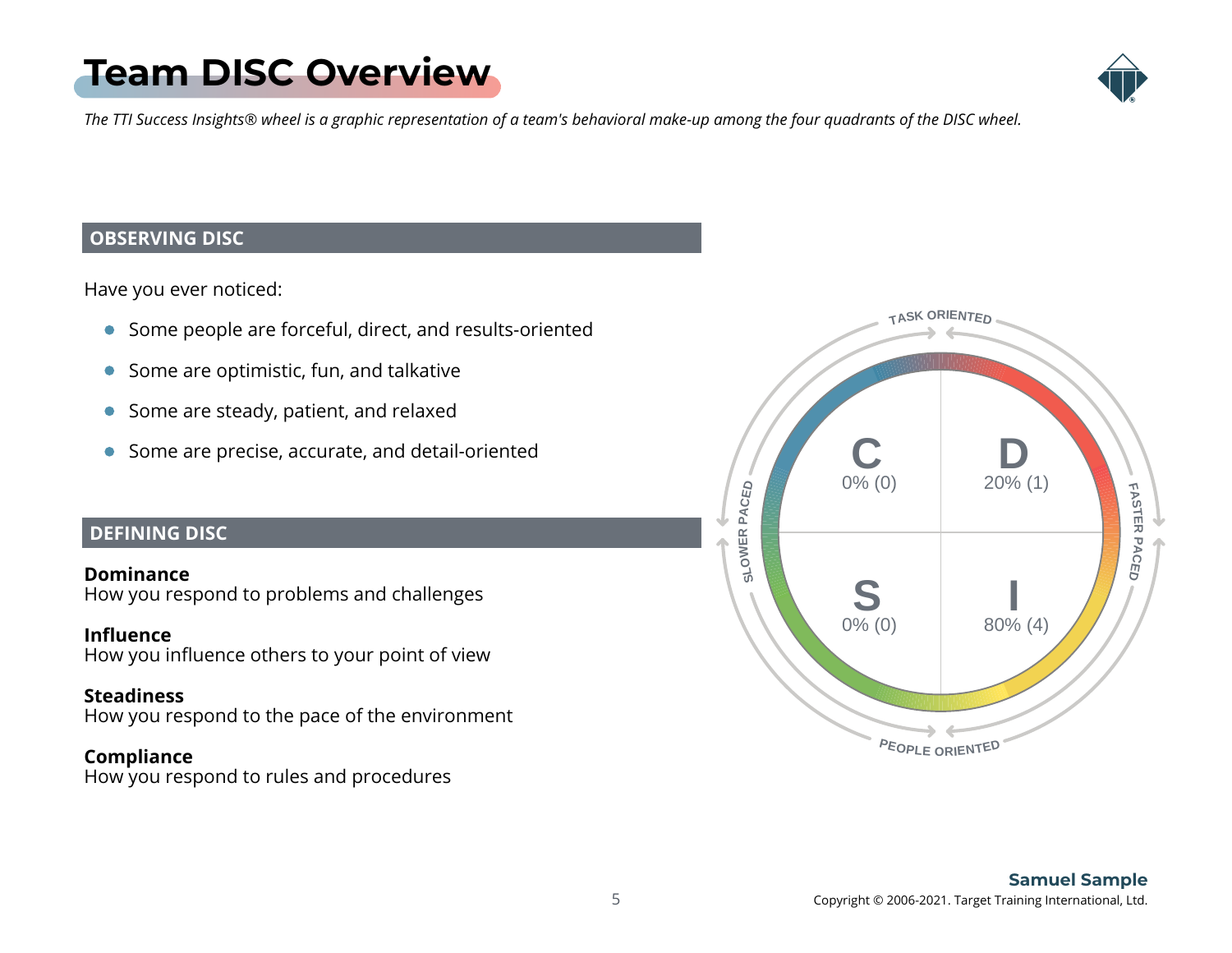#### 6 Copyright © 2006-2021. Target Training International, Ltd. **Samuel Sample**

# <span id="page-5-0"></span>**[The TTI Success Insights](#page-1-0) ® Wheel**



*The wheel illustrates the blending of the four DISC styles, while demonstrating the similarities and differences in behavioral styles among the team members. This wheel shows the behavioral composition of a team, represented as percentages in each of the eight segments.*

#### **BEHAVIORAL SEGMENT DEFINITIONS**

**CONDUCTOR - D -** People who tend to be direct, decisive, and seek results.

**PERSUADER - D/I - People who tend to convince others by** appealing to reason, understanding, or emotion.

**PROMOTER - I - People who tend to verbalize many thoughts to** influence outcomes.

**RELATER - I/S -** People who tend to take time, think positively, and are focused on interpersonal relationships.

**SUPPORTER - S -** People who tend to be champions of sound ideas, working steadily and diligently to ensure a project is fully realized.

**COORDINATOR - S/C -** People who tend to be fact-oriented and adhere to proven methods to complete projects and tasks.

**ANALYZER - C -** People who tend to seek out accuracy in all activities and ensure the highest quality possible by gathering precise data.

**IMPLEMENTOR - C/D - People who tend to assess, leverage facts** and figures, and advance toward a solution.

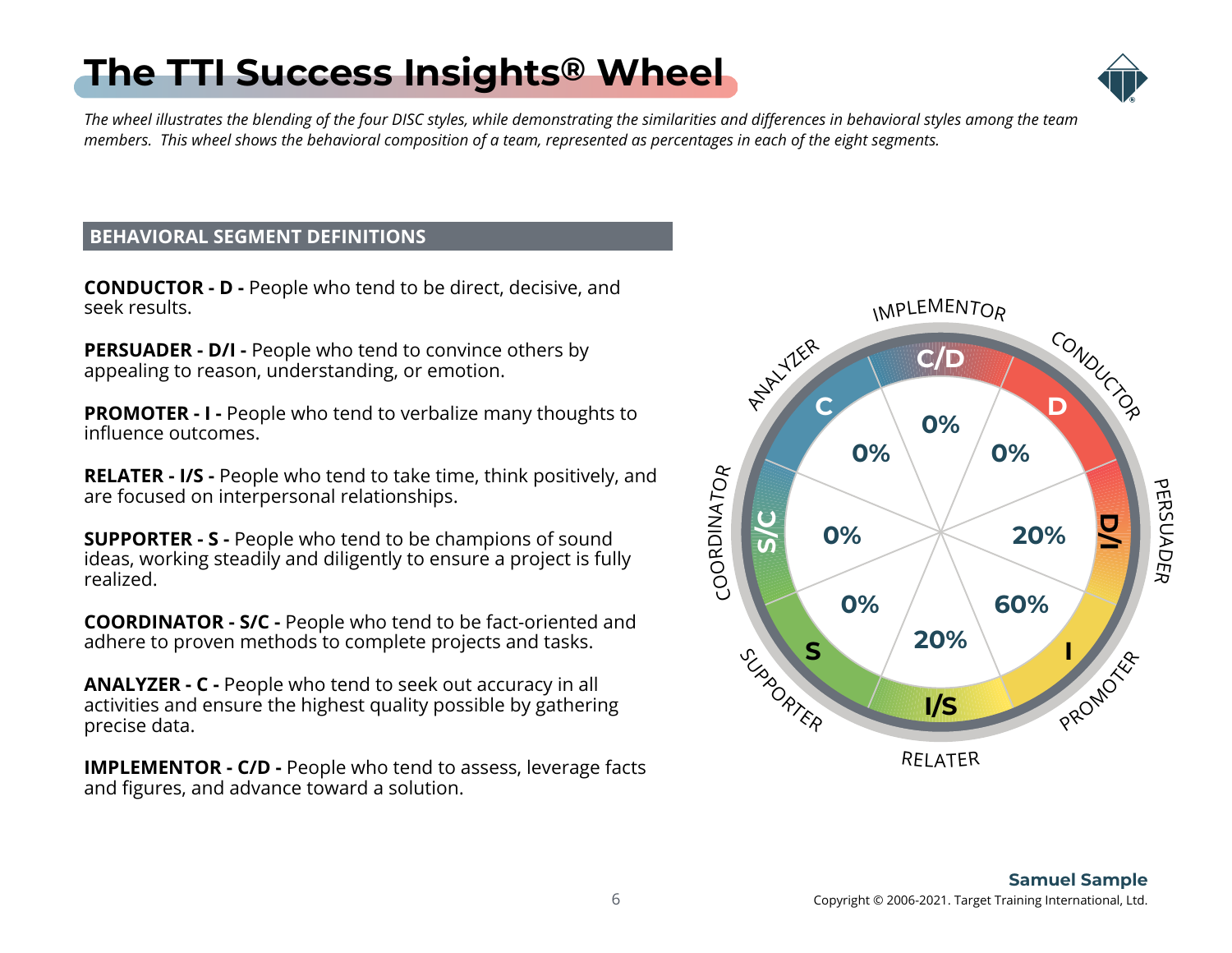### <span id="page-6-0"></span>**[Promoter Team Characteristics - \(I\)](#page-1-0)**



*Promoters tend to verbalize many thoughts to influence outcomes. The following information will give the team members a clear understanding and appreciation of Promoters.*

#### **STRENGTHS AND WEAKNESSES**

#### **POTENTIAL STRENGTHS**

- **Communicate well with others**
- People-oriented
- Advocate for new ideas and products
- Bring the team together
- Enjoy convincing people

#### **POTENTIAL WEAKNESSES**

- Overly optimistic about team abilities
- React based on emotions
- Overvalue the skills of others
- **Emphasize fun over efficiency**
- Listen selectively to team members

#### **BEHAVIORAL ATTRIBUTES**

| <b>Task Oriented</b> | <b>People Oriented</b> |
|----------------------|------------------------|
|                      |                        |
| <b>Slower Paced</b>  | <b>Faster Paced</b>    |
|                      |                        |

#### **VALUE TO THE ORGANIZATION**

**Effective use of humor Motivate others towards goals Good mixer**



**of the Population**

#### **WORDS THAT WORK**

**Flexible**

**Exciting**

**Inspiring**



#### **WORDS THAT DON'T WORK**

**Ordinary**

**Quiet**

**Strict**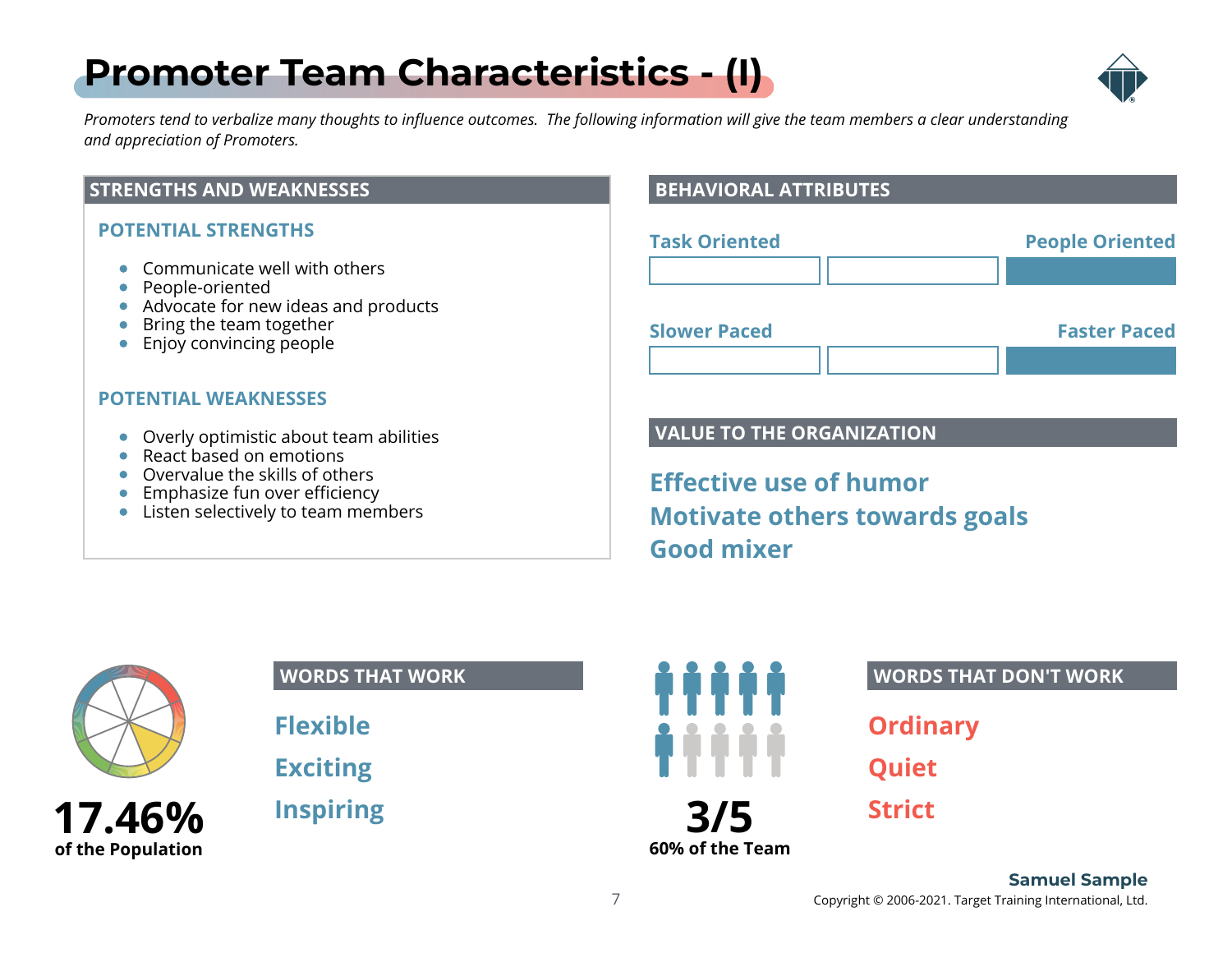### <span id="page-7-0"></span>**[Promoter Team DISC Graphs - \(I\)](#page-1-0)**



#### **PROMOTER TEAM**

Amanda Doe John Smith Joe Williams





**D I S C**



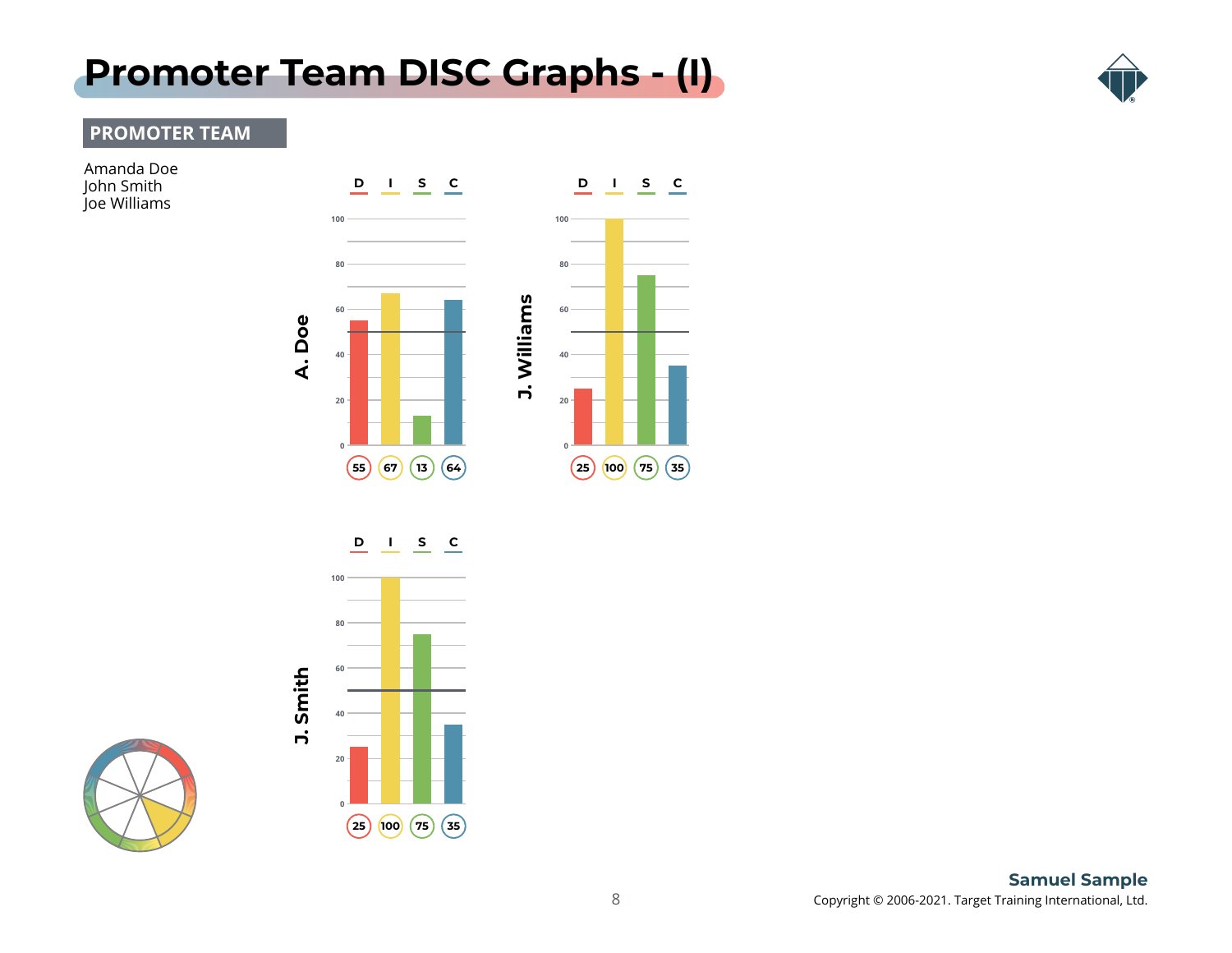# <span id="page-8-0"></span>**[Persuader Team Characteristics - \(D/I\)](#page-1-0)**



*Persuaders tend to convince others by appealing to reason, understanding, or emotion. The following information will give the team members a clear understanding and appreciation of Persuaders.*

#### **STRENGTHS AND WEAKNESSES**

#### **POTENTIAL STRENGTHS**

- **Get results through team members**
- Use their intuition
- Decisive and aggressive when presented with challenges
- $\bullet$  Independent and autonomous
- $\bullet$  Engage others in projects and tasks

#### **POTENTIAL WEAKNESSES**

- Let emotions get in the way of decision-making
- Take on too many responsibilities at once
- Leave tasks unfinished
- Do not follow up and follow through as needed
- Avoid conflict within the team

#### **BEHAVIORAL ATTRIBUTES**

| <b>Task Oriented</b> | <b>People Oriented</b> |
|----------------------|------------------------|
|                      |                        |
| <b>Slower Paced</b>  | <b>Faster Paced</b>    |

#### **VALUE TO THE ORGANIZATION**

**Cordially enterprising Accomplishes goals through people Innovative**



**12.68% of the Population**

#### **WORDS THAT WORK**

**Amazing Unprecedented**

**Extraordinary**



#### **WORDS THAT DON'T WORK**

**Standardized**

**Structured**

**Uniform**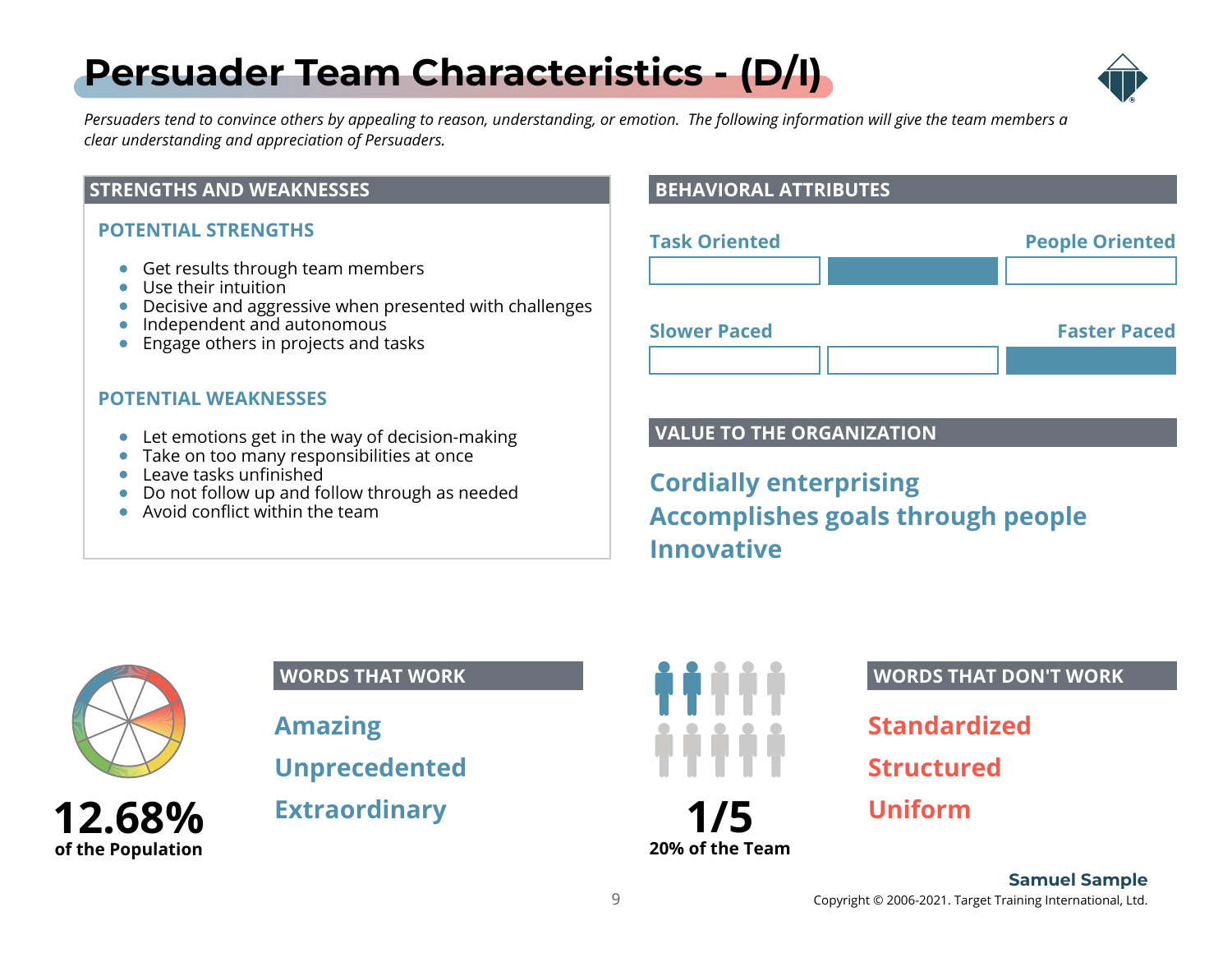### <span id="page-9-0"></span>**[Persuader Team DISC Graphs - \(D/I\)](#page-1-0)**



#### **PERSUADER TEAM**

Frank Jones



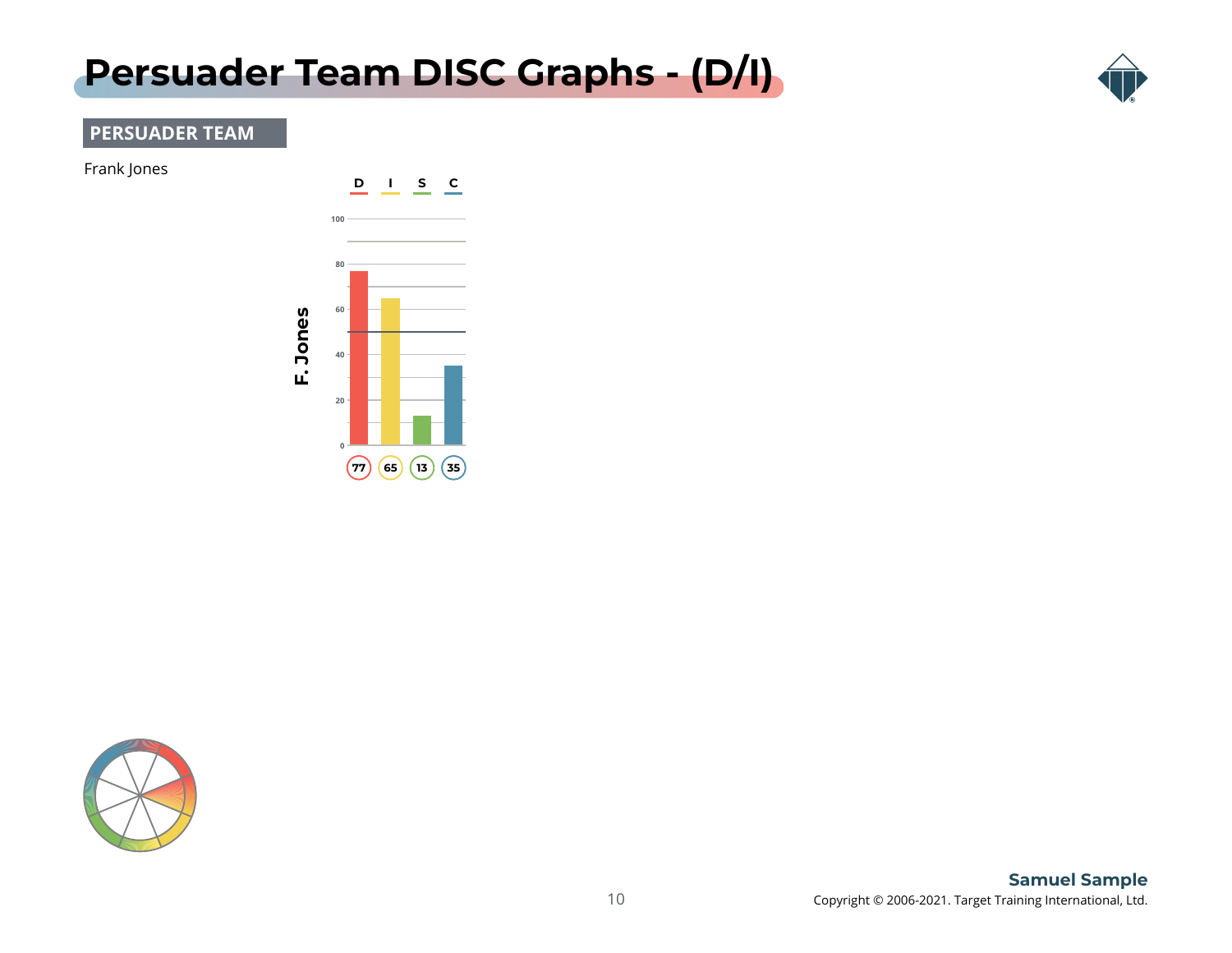# <span id="page-10-0"></span>**[Relater Team Characteristics - \(I/S\)](#page-1-0)**



*Relaters tend to take time, think positively, and are focused on interpersonal relationships. The following information will give the team members a clear understanding and appreciation of Relaters.*

#### **STRENGTHS AND WEAKNESSES**

#### **POTENTIAL STRENGTHS**

- Show loyalty
- Offer understanding and friendship
- Protect and value people and things
- Promote and implement ideas
- Help others using empathy and understanding

#### **POTENTIAL WEAKNESSES**

- Accept the current situation
- Hold grudges
- Agree with the opinions of others
- Avoid confrontation
- Act without urgency

#### **BEHAVIORAL ATTRIBUTES**

| <b>Task Oriented</b> | <b>People Oriented</b> |
|----------------------|------------------------|
|                      |                        |
| <b>Slower Paced</b>  | <b>Faster Paced</b>    |

#### **VALUE TO THE ORGANIZATION**

**Cooperative member of the team Service-oriented Tenacious**



**Easygoing**

**Simple**

**Responsive**



#### **WORDS THAT DON'T WORK**

**Complex**

**Abstract**

**Analytical**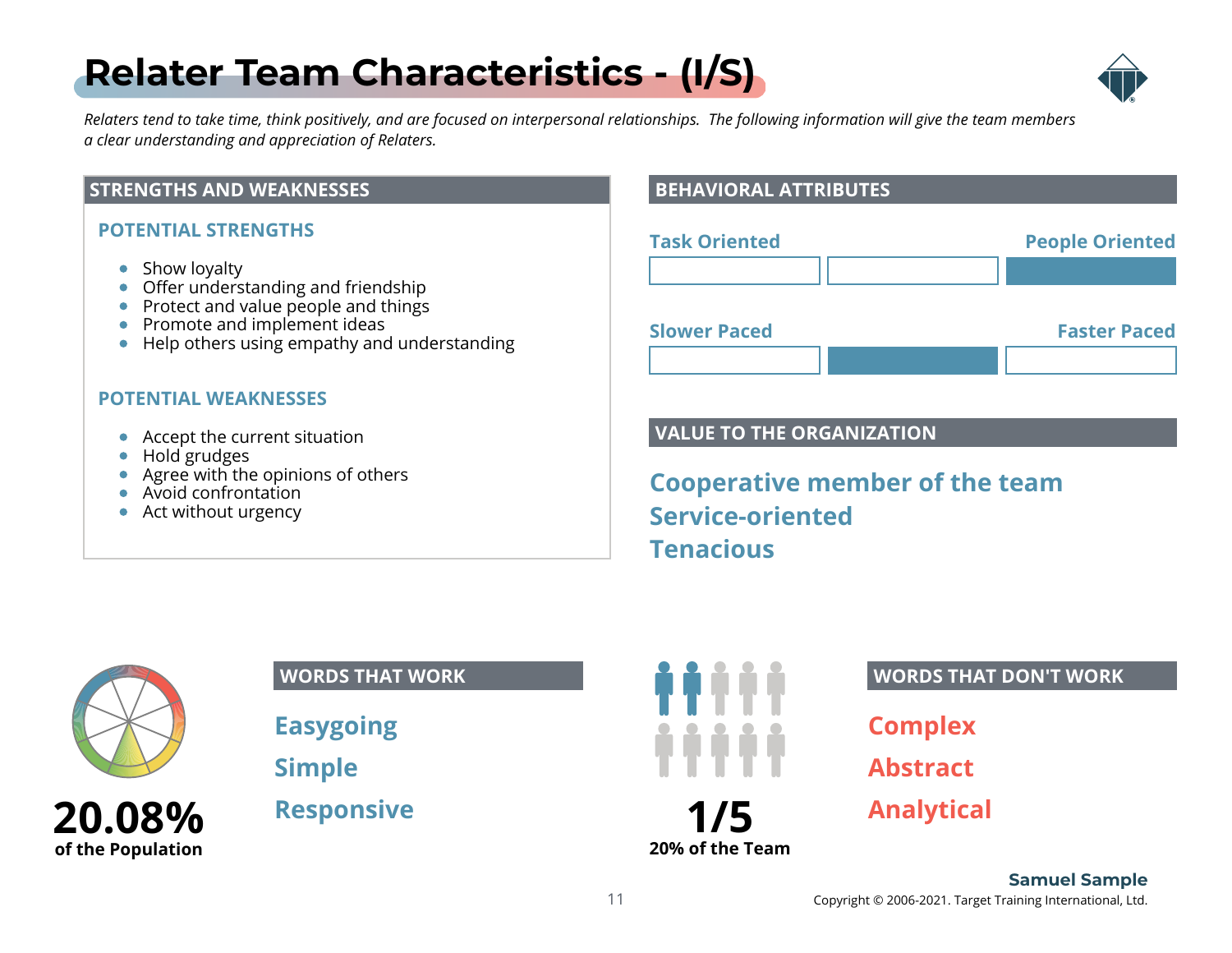### <span id="page-11-0"></span>**[Relater Team DISC Graphs - \(I/S\)](#page-1-0)**



#### **RELATER TEAM**

Sue Anderson



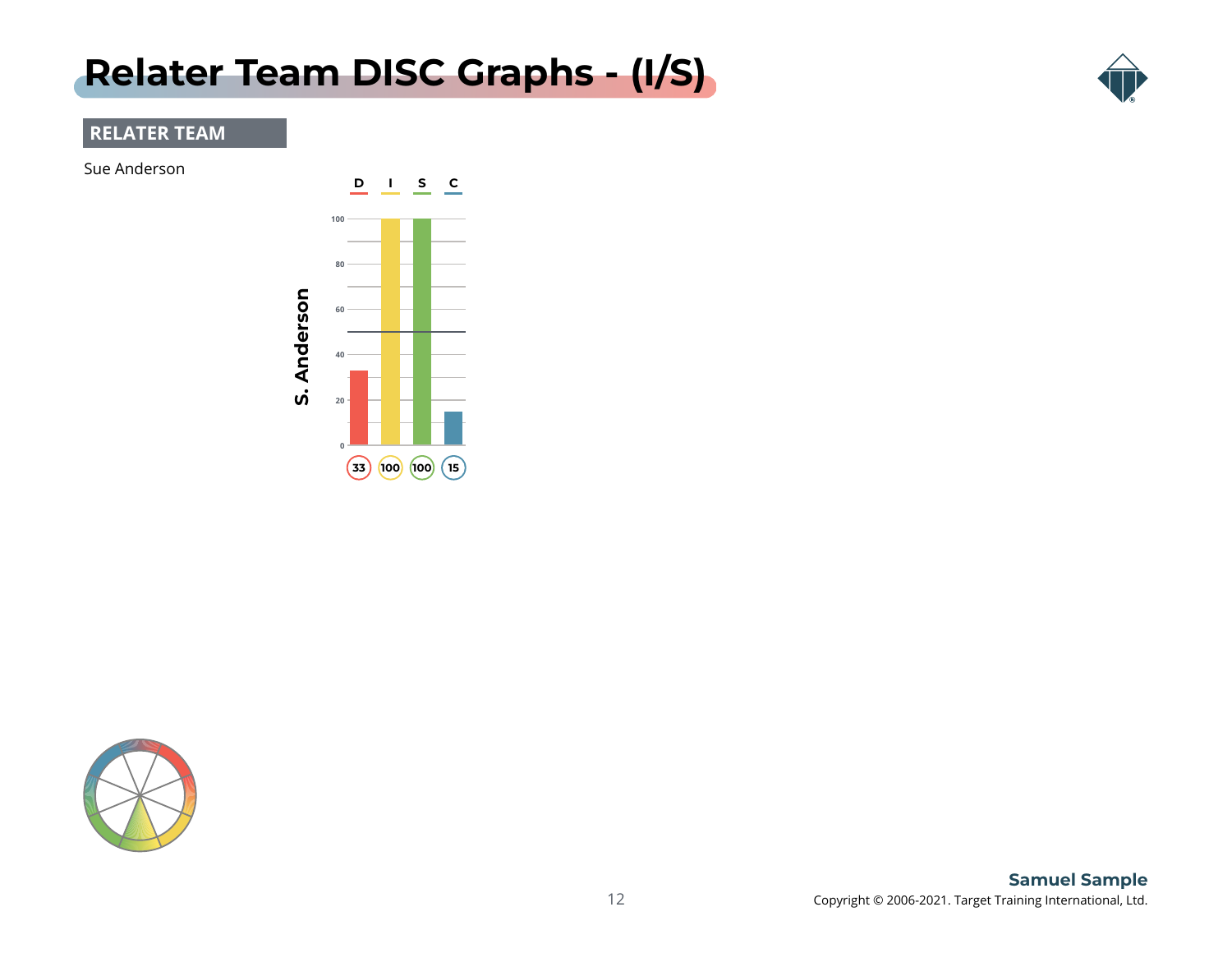# <span id="page-12-0"></span>**[Conductor Team Characteristics - \(D\)](#page-1-0)**



*Conductors tend to be direct, decisive, and seek results. The following information may be characteristics that are missing or could benefit the current team.*

#### **STRENGTHS AND WEAKNESSES**

#### **POTENTIAL STRENGTHS**

- **Energized by direct answers**
- **Enjoys confrontation**
- Seeking problems to solve
- Comfortable with power and authority
- Happy to work on challenging assignments

#### **POTENTIAL WEAKNESSES**

- Overstep authority within the team
- **•** Dislike routine work
- Over delegate and under instruct
- Poor or selective listening
- Make decisions without all of the facts

#### **BEHAVIORAL ATTRIBUTES**

| <b>Task Oriented</b> | <b>People Oriented</b> |
|----------------------|------------------------|
|                      |                        |
| <b>Slower Paced</b>  | <b>Faster Paced</b>    |
|                      |                        |

#### **VALUE TO THE ORGANIZATION**

**Venturesome, ambitious Pioneering Self starter**



**of the Population**

#### **WORDS THAT WORK**

**Quick**

**Advantage**

**Decisive**



**0% of the Team**

#### **WORDS THAT DON'T WORK**

**Inconsistent**

**Follow directions**

**Patient**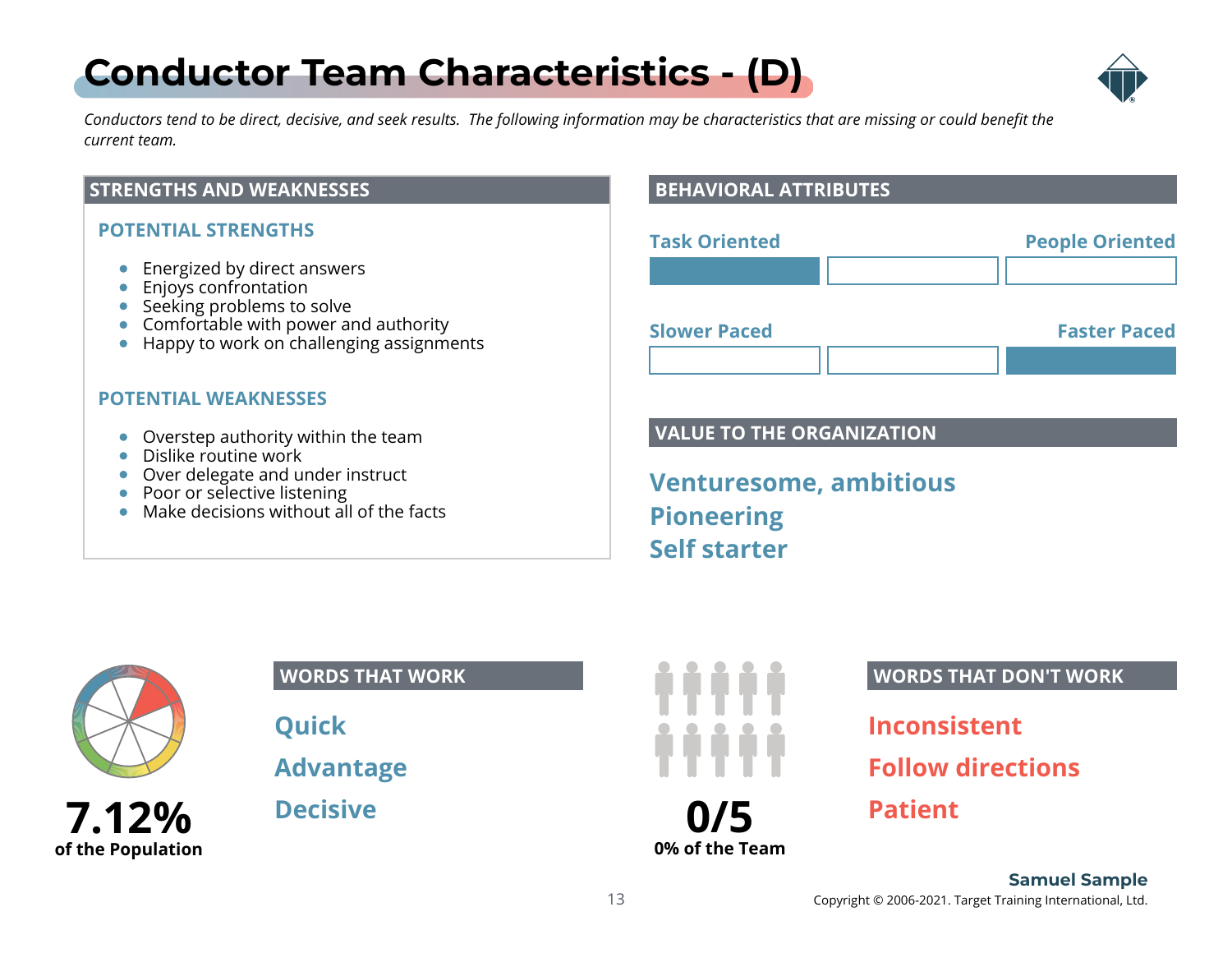# <span id="page-13-0"></span>**[Supporter Team Characteristics - \(S\)](#page-1-0)**



*Supporters tend to be champions of sound ideas, working steadily and diligently to ensure a project is fully realized. The following information may be characteristics that are missing or could benefit the current team.*

#### **STRENGTHS AND WEAKNESSES**

#### **POTENTIAL STRENGTHS**

- **•** Perform well in team environments
- Conform to established procedures
- Add stability to the team
- Focus on team activities
- Comfort others and show patience

#### **POTENTIAL WEAKNESSES**

- Get into too much detail
- Do the work themselves, rather than delegate
- Do not forgive faults or mistakes
- Resist team-initiated changes
- Lack a sense of urgency

#### **BEHAVIORAL ATTRIBUTES**

| <b>Task Oriented</b> | <b>People Oriented</b> |
|----------------------|------------------------|
|                      |                        |
| <b>Slower Paced</b>  | <b>Faster Paced</b>    |
|                      |                        |

#### **VALUE TO THE ORGANIZATION**

**Consistent and steady Patient and empathetic Good listener**



**11.90% of the Population**

#### **WORDS THAT WORK**

**Consistent**

**Usual**

**Secure**



**0% of the Team**

#### **WORDS THAT DON'T WORK**

**Unexpected**

**Urgent**

**Confrontation**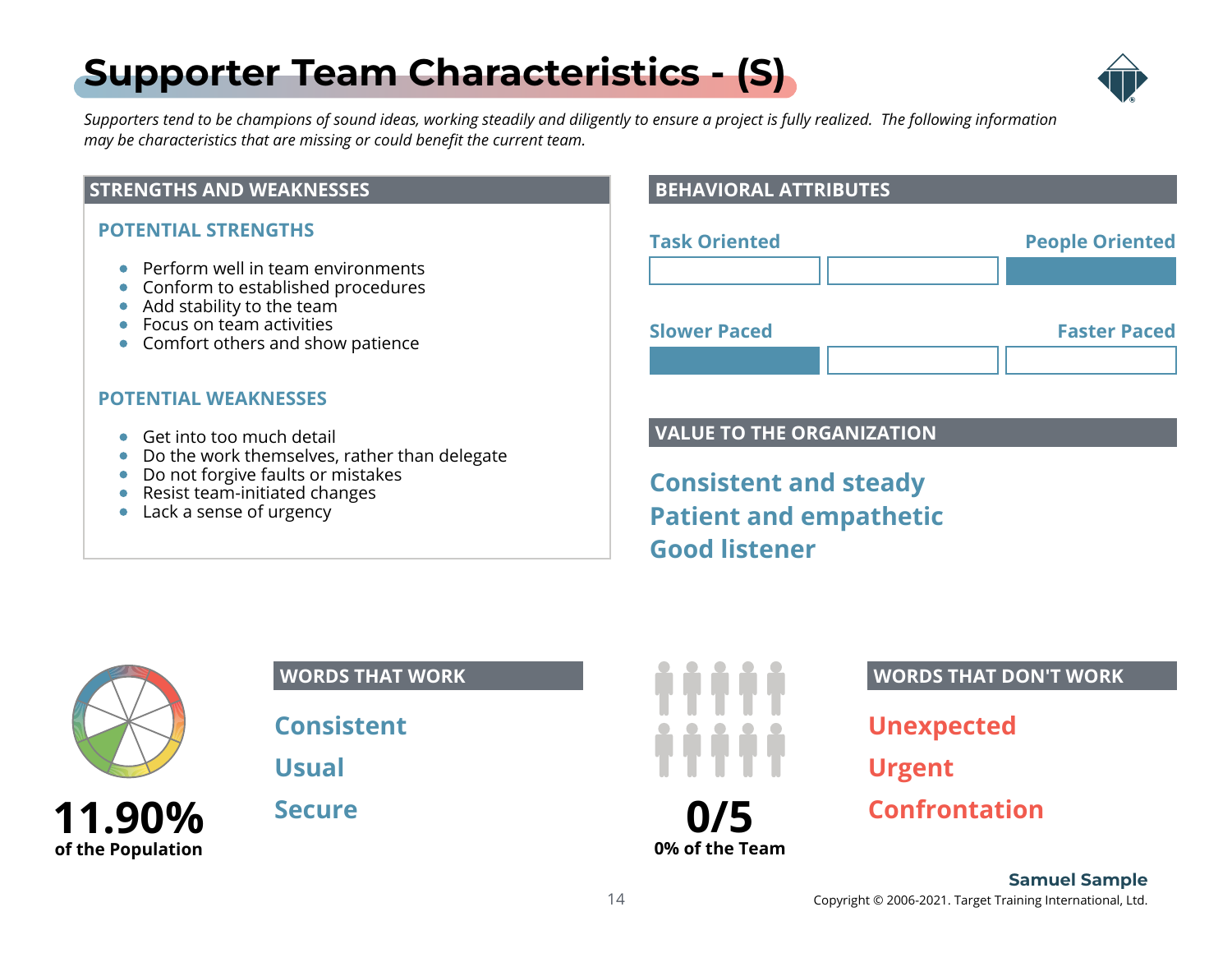# <span id="page-14-0"></span>**[Coordinator Team Characteristics - \(S/C\)](#page-1-0)**



*Coordinators tend to be fact-oriented and adhere to proven methods to complete projects and tasks. The following information may be characteristics that are missing or could benefit the current team.*

#### **STRENGTHS AND WEAKNESSES**

#### **POTENTIAL STRENGTHS**

- Shows self-discipline
- Understand and preserve the need for quality systems
- Follow projects through to completion
- $\bullet$  Implement and fine-tune the plan
- Make tough decisions without letting emotions interfere

#### **POTENTIAL WEAKNESSES**

- Communicate indirectly
- Resist change without reasoning
- Suppress feelings
- Hide true feelings
- Downplay accomplishments

#### **BEHAVIORAL ATTRIBUTES**

| <b>People Oriented</b> |
|------------------------|
|                        |
| <b>Faster Paced</b>    |
|                        |

#### **VALUE TO THE ORGANIZATION**

**Objective outlook Conscientious and steady Looks for logical solutions**



**21.28% of the Population**

#### **WORDS THAT WORK**

**Proven**

**Standard**

**Organized**



**0% of the Team**

#### **WORDS THAT DON'T WORK**

**Unfamiliar**

**Hectic**

**Incomplete**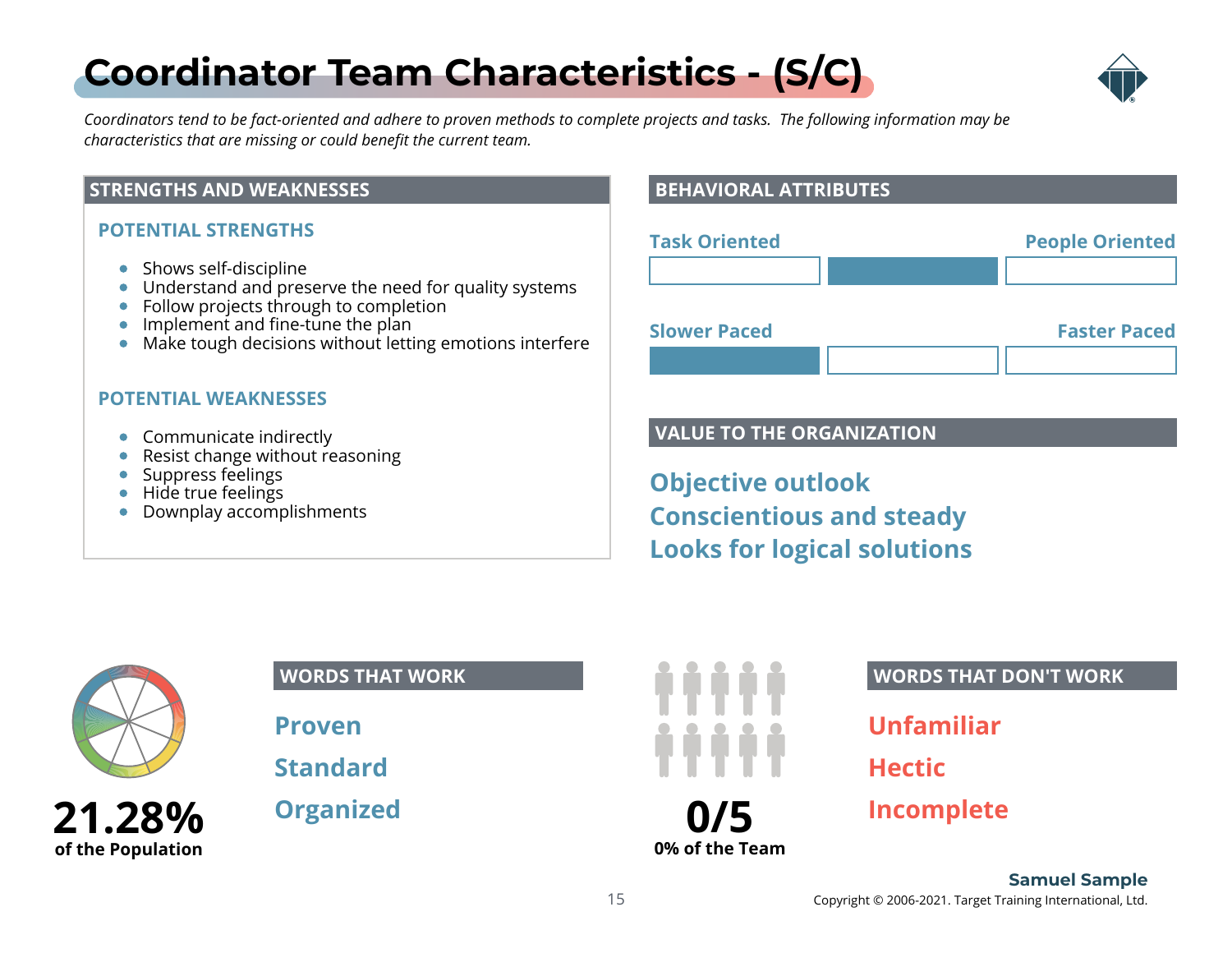# <span id="page-15-0"></span>**[Analyzer Team Characteristics - \(C\)](#page-1-0)**



*Analyzers tend to seek out accuracy in all activities and are careful to gather precise data to ensure the highest quality possible. The following information may be characteristics that are missing or could benefit the current team.*

#### **STRENGTHS AND WEAKNESSES**

#### **POTENTIAL STRENGTHS**

- Use data to problem solve
- Maintain high standards for self and subordinates
- Use facts to support their opinion and cause
- Think critically
- Accurate and precise

#### **POTENTIAL WEAKNESSES**

- Do the work themselves and do not delegate
- Keep their feelings to themselves
- Hesitate to act without sufficient facts
- Lean on team leader or supervisor
- Conceal new ideas

#### **BEHAVIORAL ATTRIBUTES**

| <b>Task Oriented</b> | <b>People Oriented</b> |
|----------------------|------------------------|
|                      |                        |
| <b>Slower Paced</b>  | <b>Faster Paced</b>    |
|                      |                        |

#### **VALUE TO THE ORGANIZATION**

**Will gather data for decision making Defines, clarifies, and tests Maintains standards**



**of the Population**

### **WORDS THAT WORK**

**Factual**

**Precise**

**Verified**



**0% of the Team**

#### **WORDS THAT DON'T WORK**

**Imagine Educated guess Experimental**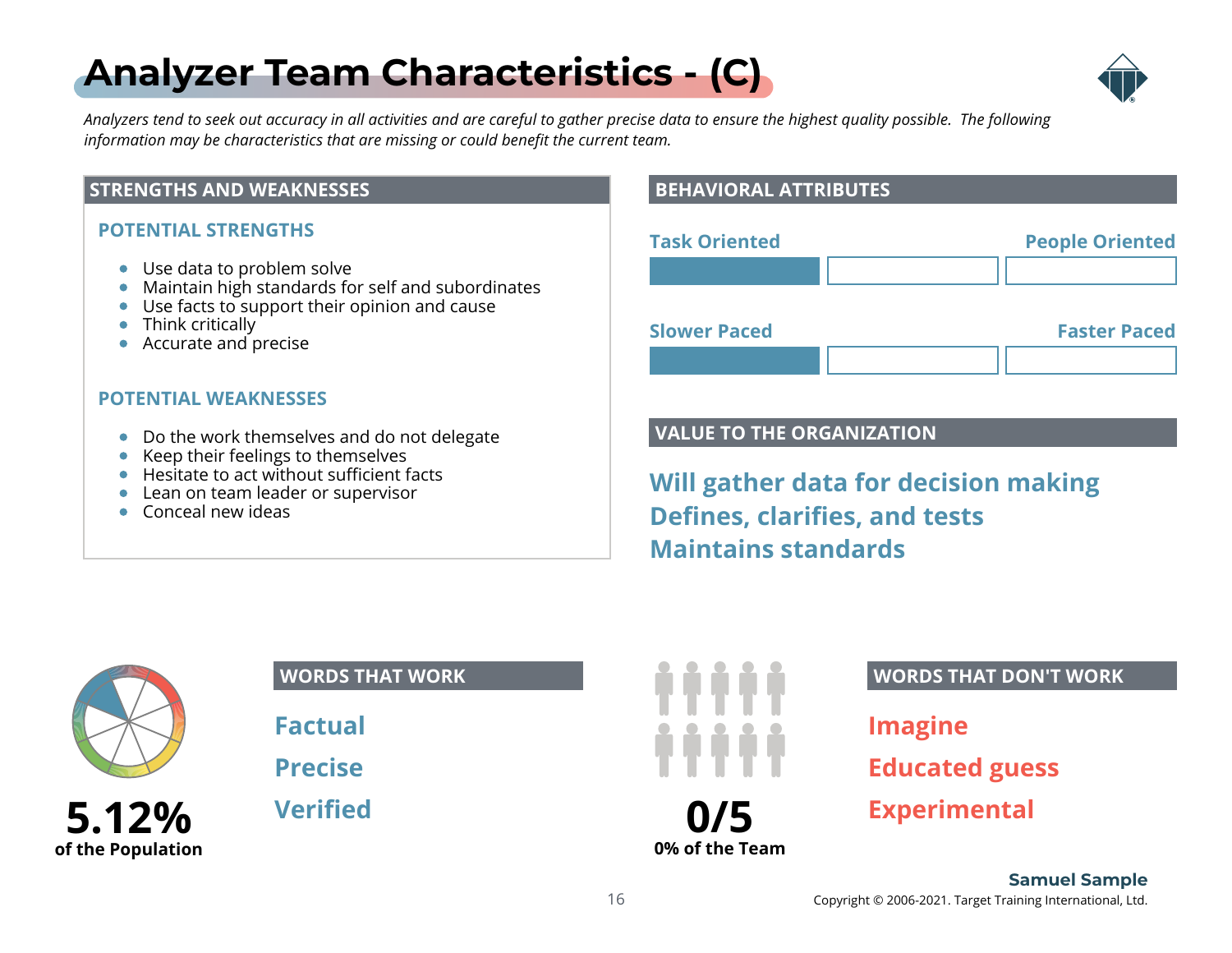# <span id="page-16-0"></span>**[Implementor Team Characteristics - \(C/D\)](#page-1-0)**



*Implementors tend to assess, leverage facts and figures, and advance toward a solution. The following information may be characteristics that are missing or could benefit the current team.*

#### **STRENGTHS AND WEAKNESSES**

#### **POTENTIAL STRENGTHS**

- Use time well
- Finish tasks quickly
- Expect high performance standards
- Aware and sensitive to the cost of errors and mistakes
- Share creative ideas

#### **POTENTIAL WEAKNESSES**

- Come across as insincere
- Disregard the feelings of team members
- Take on too much within the team
- Overuse facts and figures
- Become demanding under stress

#### **BEHAVIORAL ATTRIBUTES**

| <b>Task Oriented</b> | <b>People Oriented</b> |
|----------------------|------------------------|
|                      |                        |
|                      |                        |

**Slower Paced Faster Paced**

#### **VALUE TO THE ORGANIZATION**

**Creativity Excellent troubleshooter Pursues rational outcomes**



**4.22% of the Population**

#### **WORDS THAT WORK**

**Function**

**Action**

**Data**



**0% of the Team**

#### **WORDS THAT DON'T WORK**

**Relax**

**Perception**

**Assume**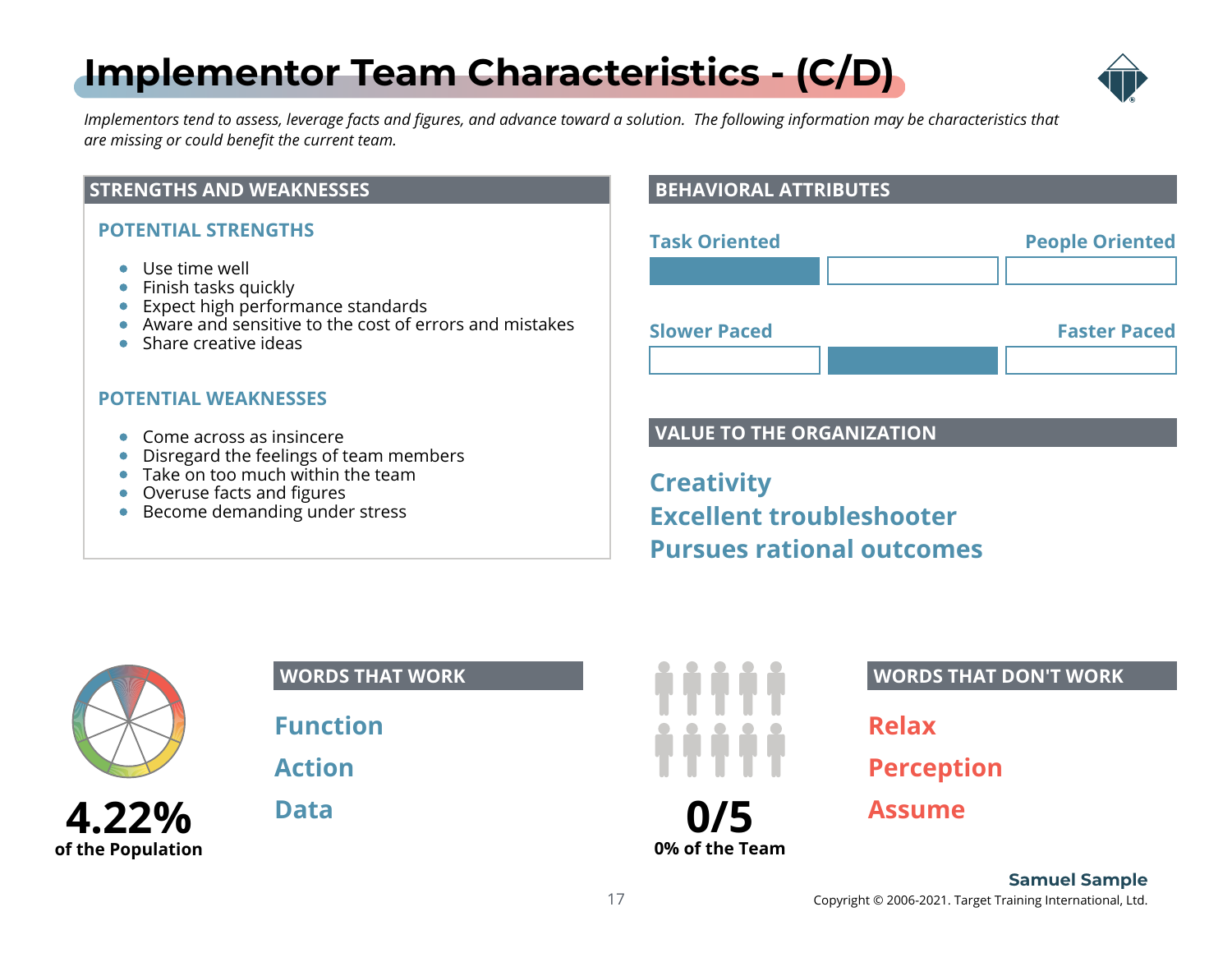# <span id="page-17-0"></span>**[Wheel Segment Definitions](#page-1-0)**



*The following matrix illustrates the blending of the four DISC styles into eight segments. Each segment contains a definition and the percentage of team members in the respective segment. Segments are deliberately located beside the segment that has the opposing style.*

| <b>CONDUCTOR - D (0%)</b>                                                                          | <b>SUPPORTER - S (0%)</b>                                                                                                    |
|----------------------------------------------------------------------------------------------------|------------------------------------------------------------------------------------------------------------------------------|
| People who tend to be direct, decisive, and seek results.                                          | People who tend to be champions of sound ideas, working<br>steadily and diligently to ensure a project is fully realized.    |
| <b>PERSUADER - D/I (20%)</b>                                                                       | <b>COORDINATOR - S/C (0%)</b>                                                                                                |
| People who tend to convince others by appealing to reason,<br>understanding, or emotion.           | People who tend to be fact-oriented and adhere to proven<br>methods to complete projects and tasks.                          |
| <b>PROMOTER - I (60%)</b>                                                                          | ANALYZER - C (0%)                                                                                                            |
| People who tend to verbalize many thoughts to influence<br>outcomes.                               | People who tend to seek out accuracy in all activities and ensure<br>the highest quality possible by gathering precise data. |
| <b>RELATER - I/S (20%)</b>                                                                         | <b>IMPLEMENTOR - C/D (0%)</b>                                                                                                |
| People who tend to take time, think positively, and are focused<br>on interpersonal relationships. | People who tend to assess, leverage facts and figures, and<br>advance toward a solution.                                     |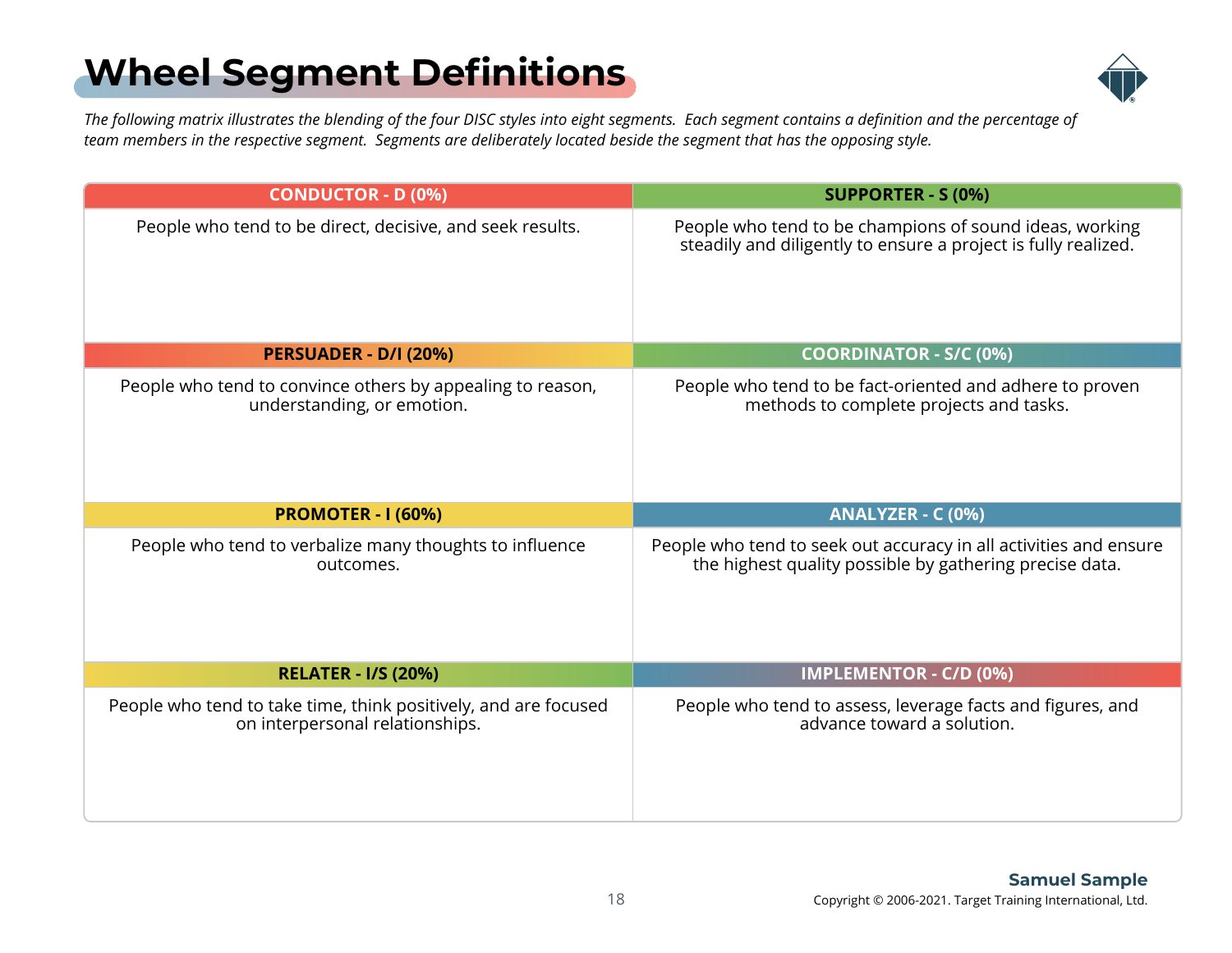### <span id="page-18-0"></span>**[Team Member Overview](#page-1-0)**



*The following matrix illustrates the blending of the four DISC styles into eight segments. Each segment contains team members and the percentage of team members in the respective segment. Segments are deliberately located beside the segment that has the opposing style.*

| <b>CONDUCTOR - D (0%)</b>  | <b>SUPPORTER - S (0%)</b>     |  |  |  |
|----------------------------|-------------------------------|--|--|--|
|                            |                               |  |  |  |
|                            |                               |  |  |  |
|                            |                               |  |  |  |
|                            |                               |  |  |  |
|                            |                               |  |  |  |
| PERSUADER - D/I (20%)      | <b>COORDINATOR - S/C (0%)</b> |  |  |  |
| Frank Jones                |                               |  |  |  |
|                            |                               |  |  |  |
|                            |                               |  |  |  |
|                            |                               |  |  |  |
|                            |                               |  |  |  |
| <b>PROMOTER - I (60%)</b>  | ANALYZER - C (0%)             |  |  |  |
|                            |                               |  |  |  |
| Amanda Doe                 |                               |  |  |  |
| John Smith                 |                               |  |  |  |
| Joe Williams               |                               |  |  |  |
|                            |                               |  |  |  |
|                            |                               |  |  |  |
| <b>RELATER - I/S (20%)</b> | <b>IMPLEMENTOR - C/D (0%)</b> |  |  |  |
| Sue Anderson               |                               |  |  |  |
|                            |                               |  |  |  |
|                            |                               |  |  |  |
|                            |                               |  |  |  |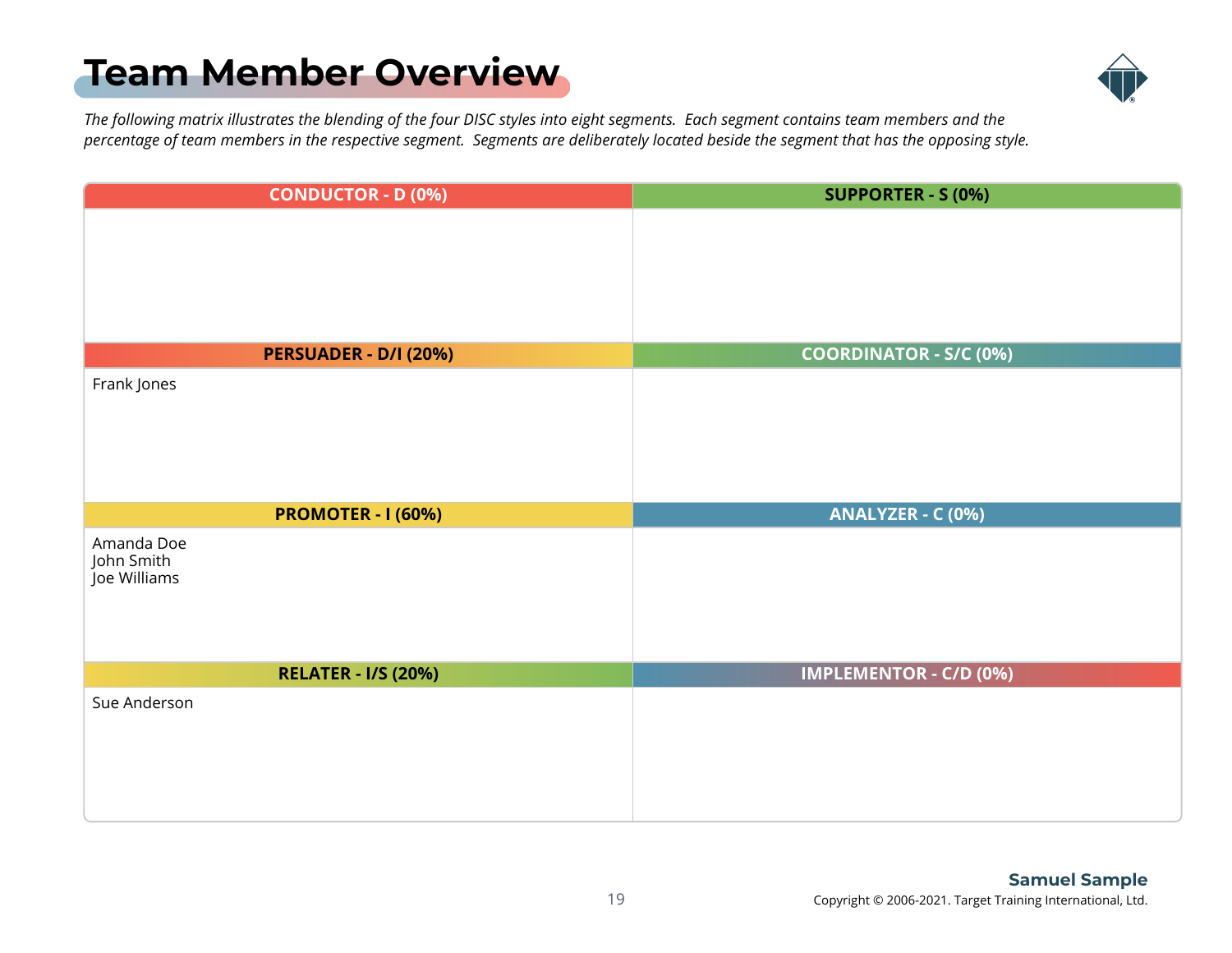### <span id="page-19-0"></span>**[Team Member Characteristics](#page-1-0)**



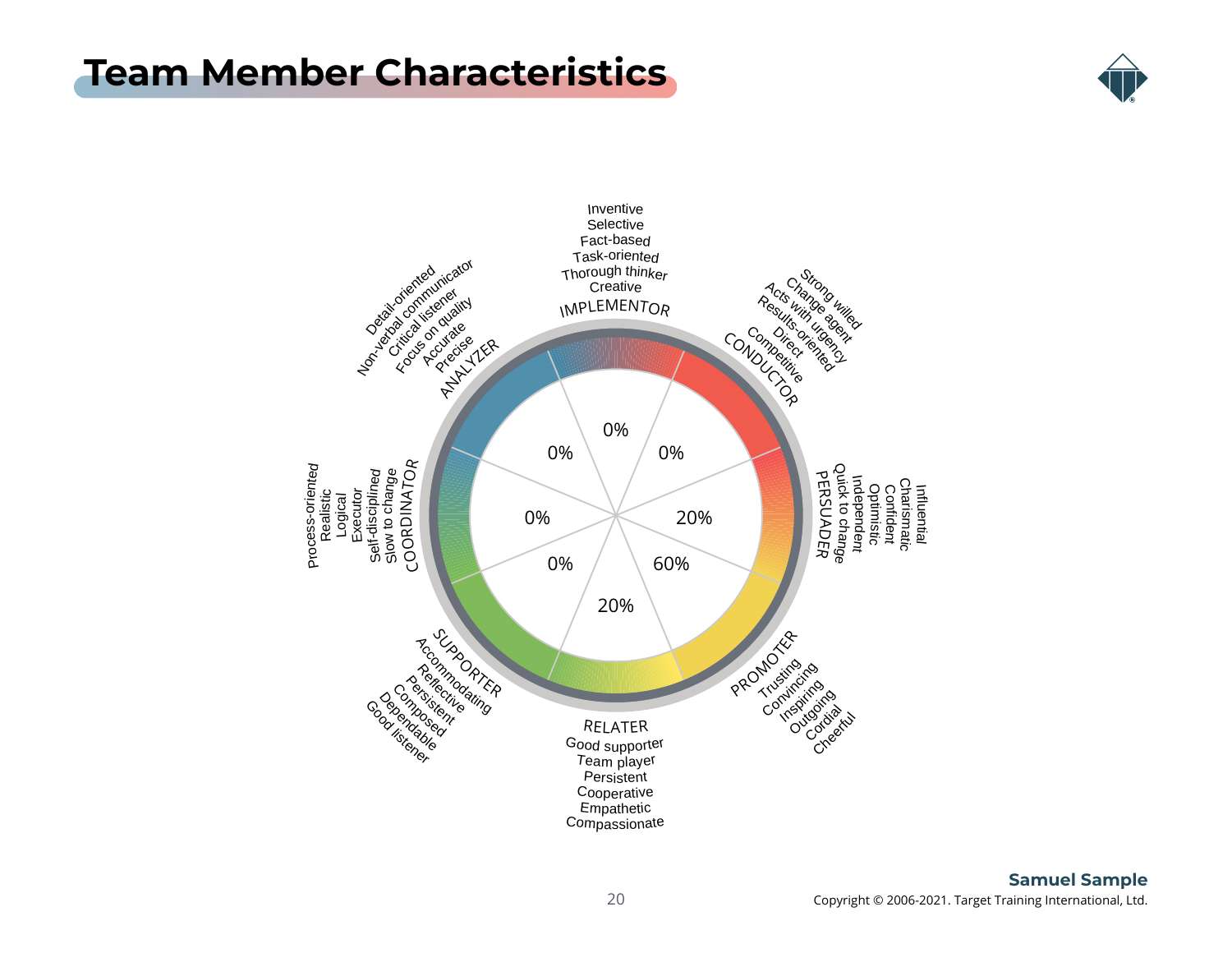### <span id="page-20-0"></span>**[Ideal Environment for Team Members](#page-1-0)**



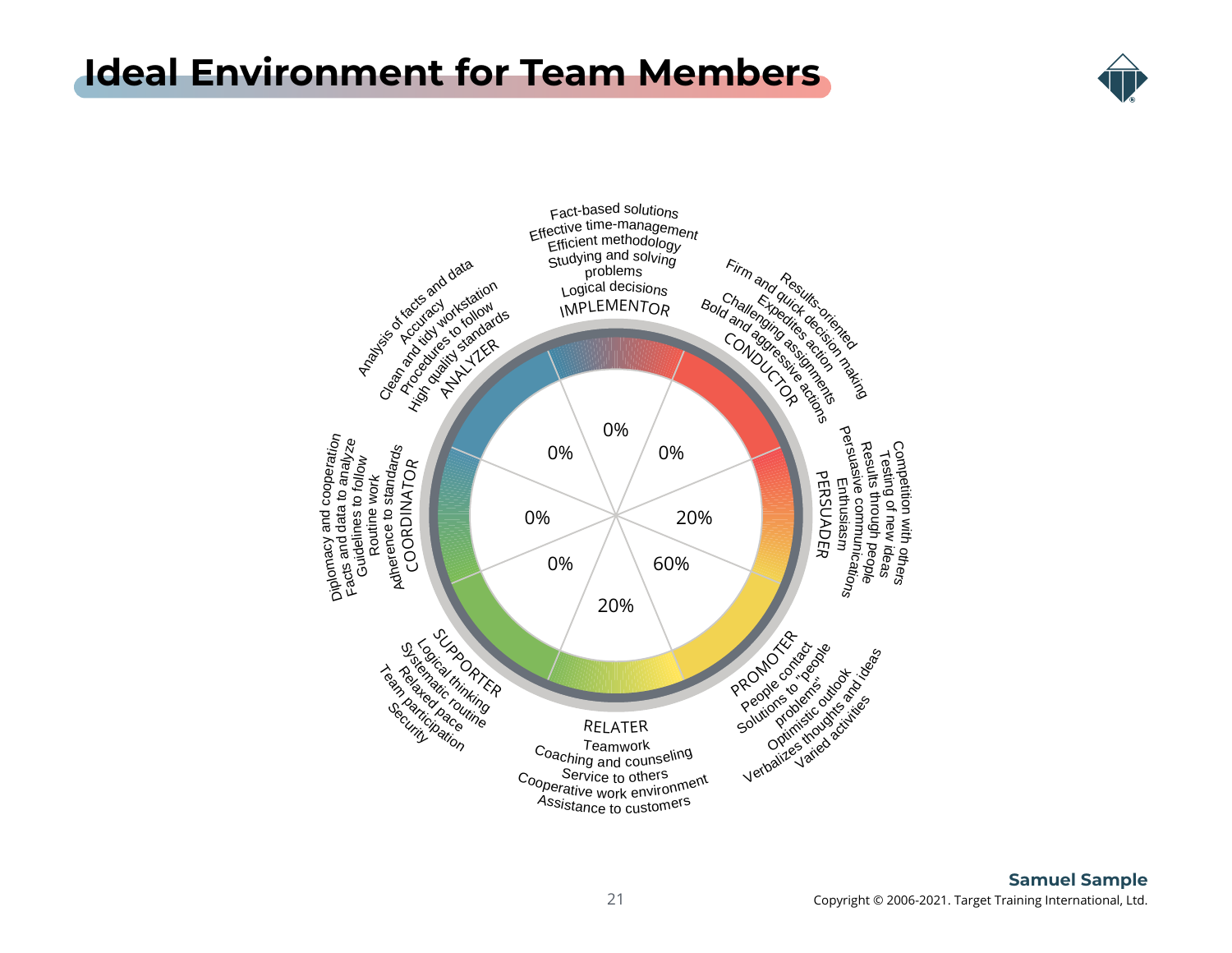### <span id="page-21-0"></span>**[Words That Don't Work with Team Members](#page-1-0)**



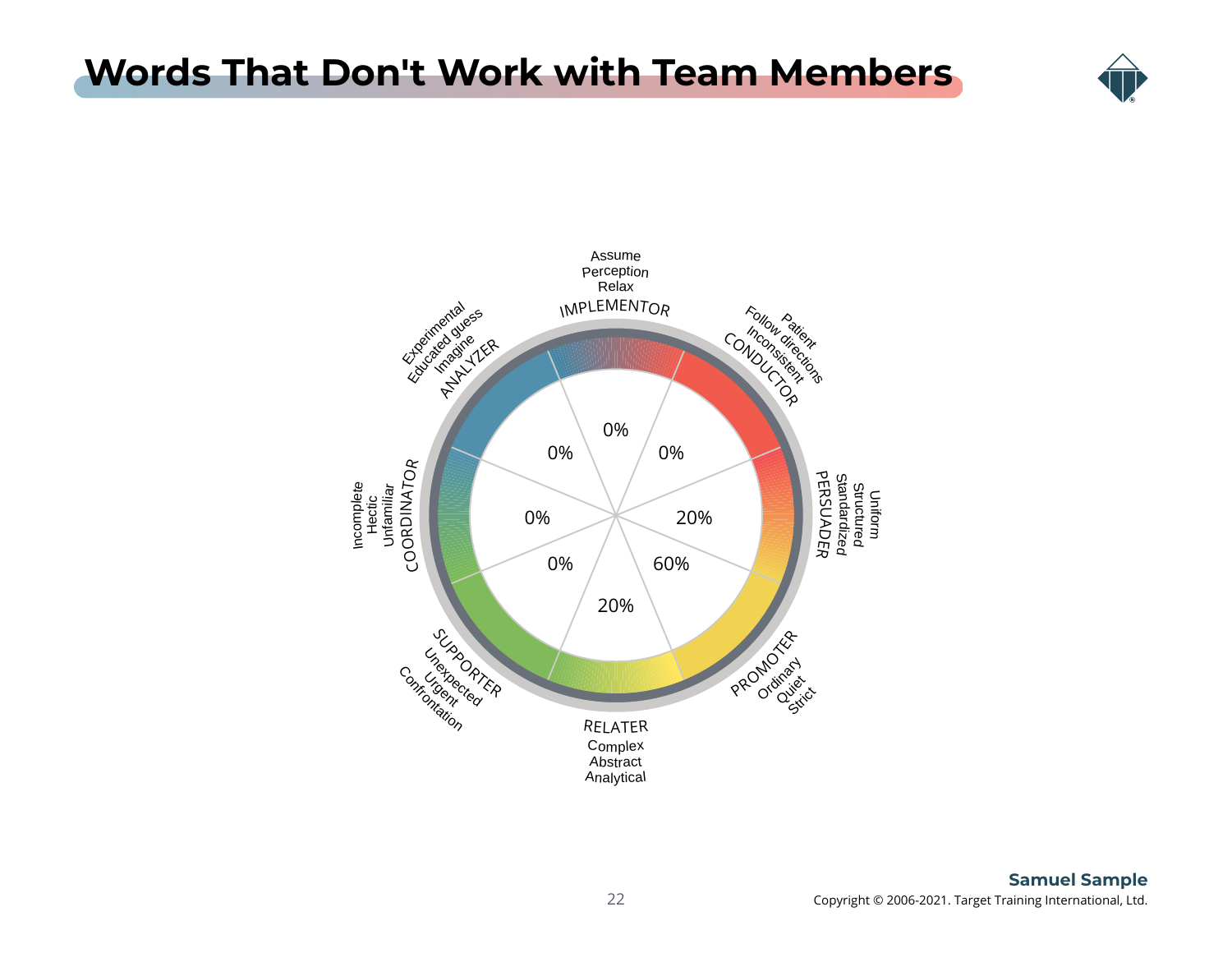### <span id="page-22-0"></span>**[Group Wheel Natural](#page-1-0)**



#### **Team Members**

- 1: Sue Anderson
- 2: Amanda Doe
- 3: Frank Jones
- 4: John Smith
- 5: Joe Williams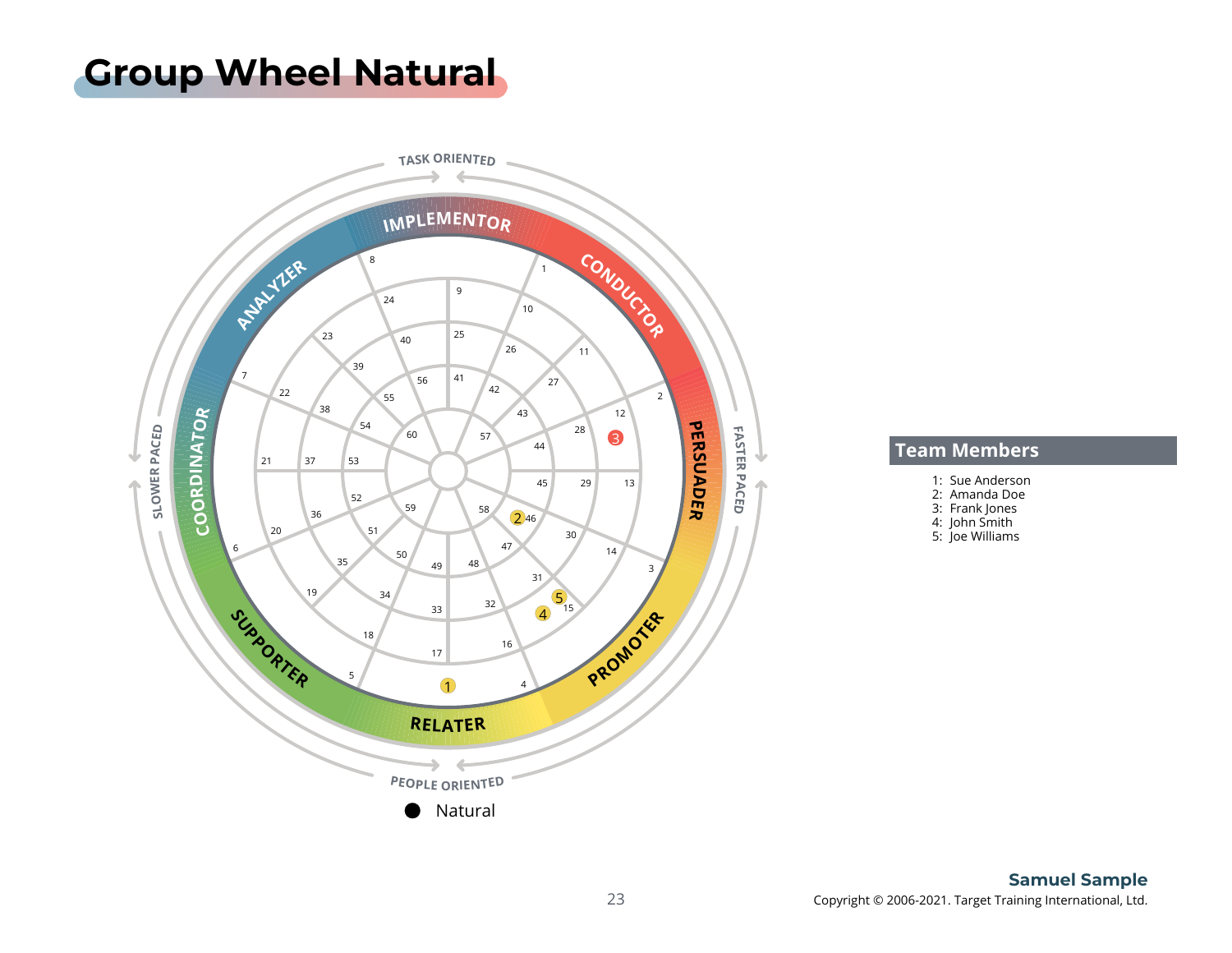### <span id="page-23-0"></span>**[Group Wheel Adapted](#page-1-0)**



#### **Team Members**

- 1: Sue Anderson
- 2: Amanda Doe
- 3: Frank Jones
- 4: John Smith
- 5: Joe Williams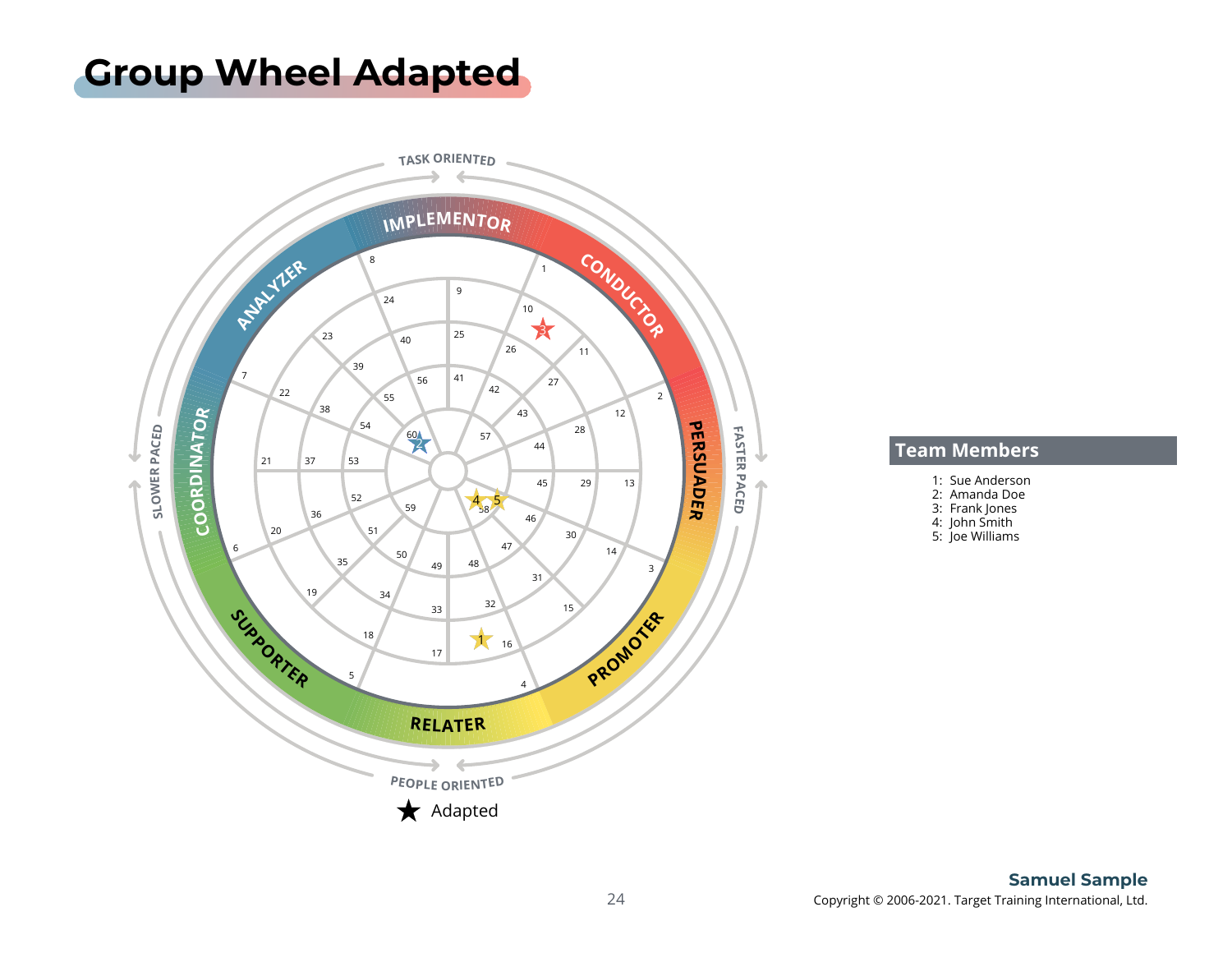### <span id="page-24-0"></span>**[Group Wheel Migration](#page-1-0)**



#### **Team Members**

- 1: Sue Anderson
- 2: Amanda Doe
- 3: Frank Jones
- 4: John Smith
- 5: Joe Williams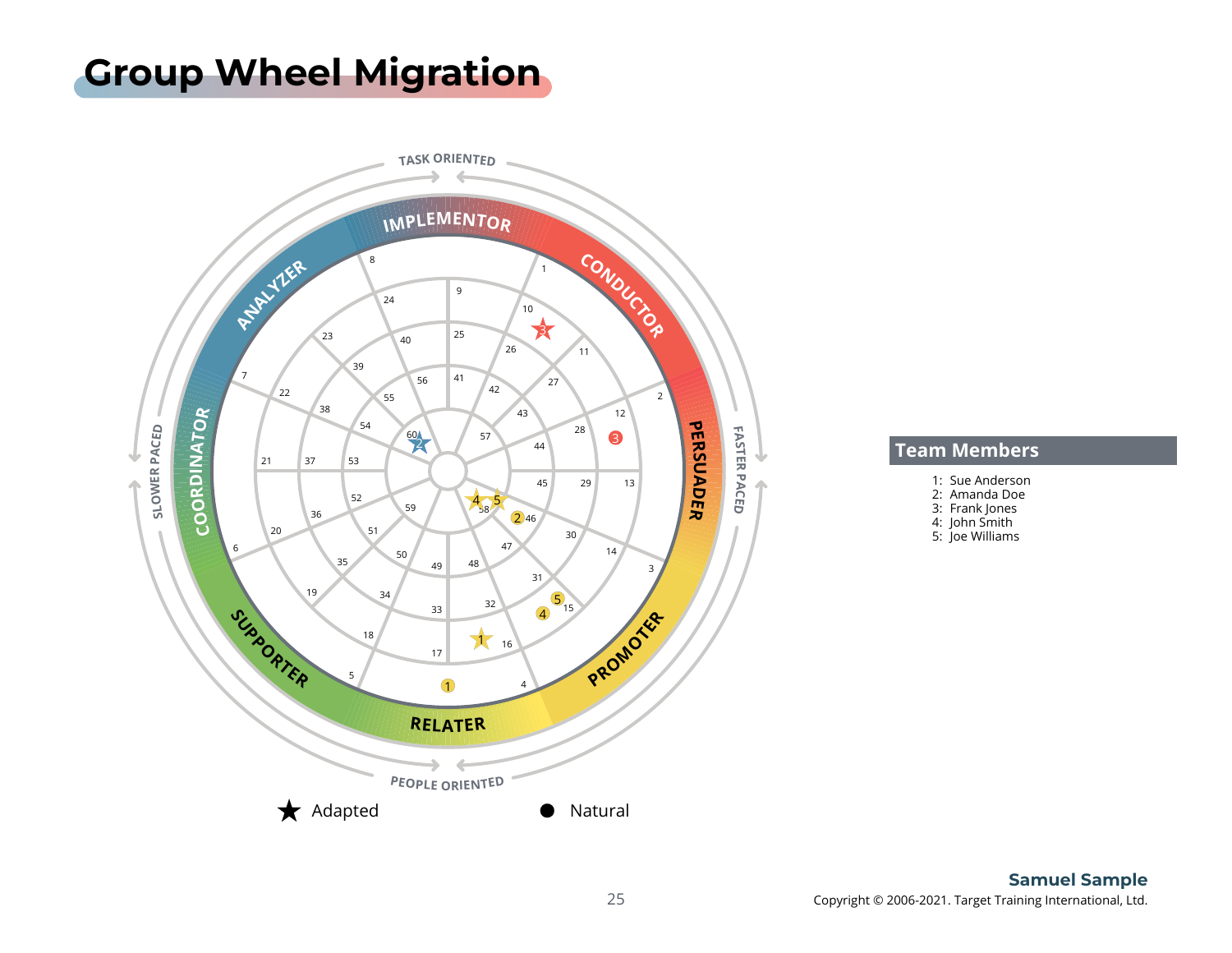# <span id="page-25-0"></span>**[Behavioral Hierarchy Defined](#page-1-0)**



*Twelve behavioral factors that are critical to team success are measured in this assessment. Comprehending each phrase and its definition drives a common language that will enable you to compare individual scores, the team average, and the population means on subsequent pages.*

**Analysis** - Compile, confirm and organize information.

**Competitive** - Want to win or gain an advantage.

**Consistent** - Perform predictably in repetitive situations.

**Customer-Oriented** - Identify and fulfill customer expectations.

**Persistence** - Finish tasks despite challenges or resistance.

**Following Policy** - Adhere to rules, regulations, or existing methods.

**Frequent Change** - Rapidly shift between tasks.

**Interaction** - Frequently engage and communicate with others.

**Organized Workplace** - Establish and maintain specific order in daily activities.

**People-Oriented** - Build rapport with a wide range of individuals.

**Urgency** - Take immediate action.

**Versatile** - Adapt to various situations with ease.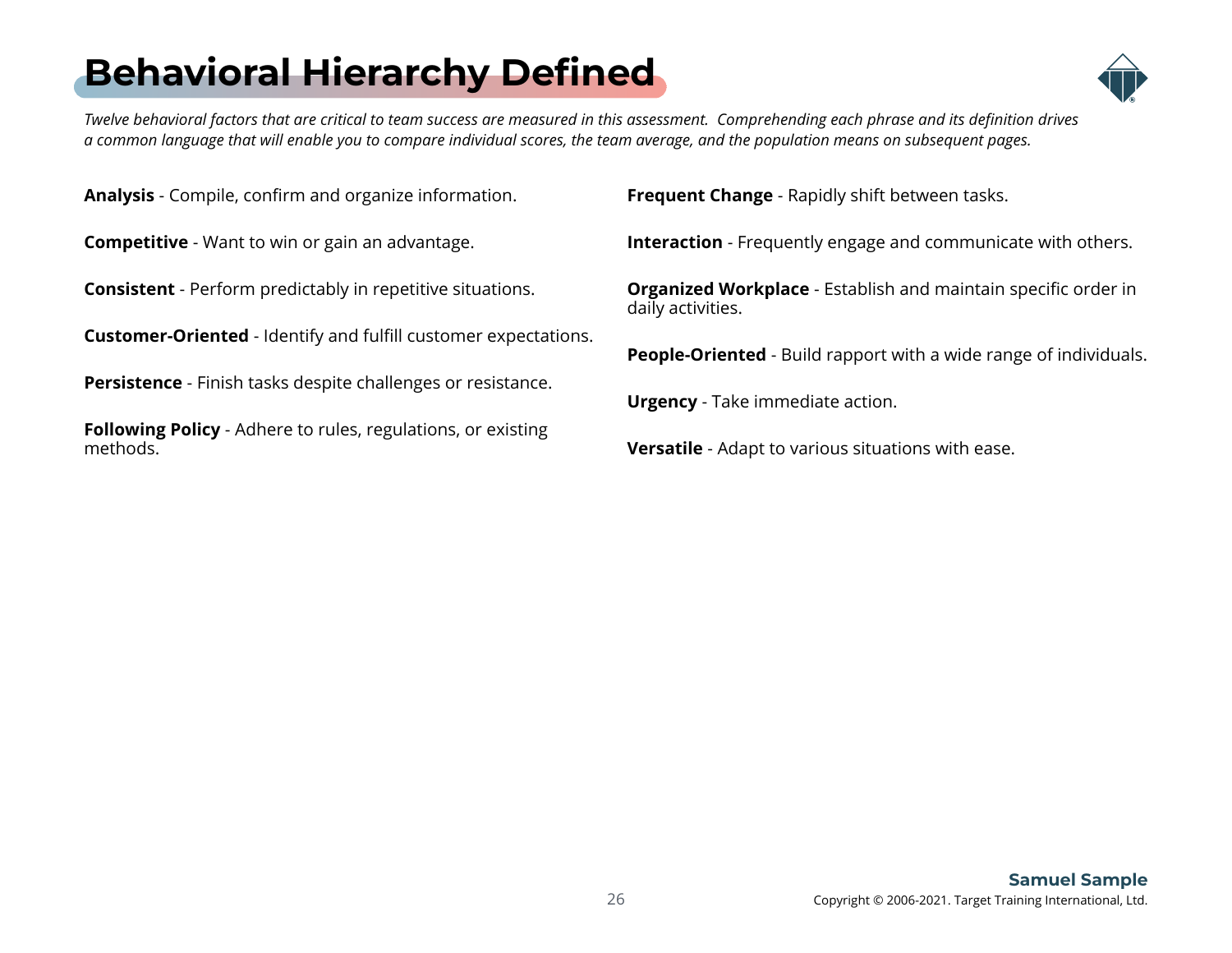# <span id="page-26-0"></span>**[The Bell Curve Defined](#page-1-0)**



*Understanding how to read a bell curve and standard deviation will enable you to clearly analyze the composition of your team.*

The bell curve, known as a normal distribution, is the most common type of distribution for a population. The highest point on the curve, represents the highest population of people, or the mean of the group. The standard deviation is a number used to show how data is spread out from the mean, representing a percentage of the total data collected.

For example, if the assessment scores of 100 people are collected and used in a normal probability distribution, 68 people, representing 68% of the 100 assessment scores, should fall within one standard deviation of the mean. Thirty four percent will be one standard deviation above the mean and 34% will be one standard deviation below the mean. The remaining 32% of people will be two or more standard deviations away from the mean. Sixteen percent will be two or more standard deviations above the mean and 16% will be two or more standard deviations below the mean.